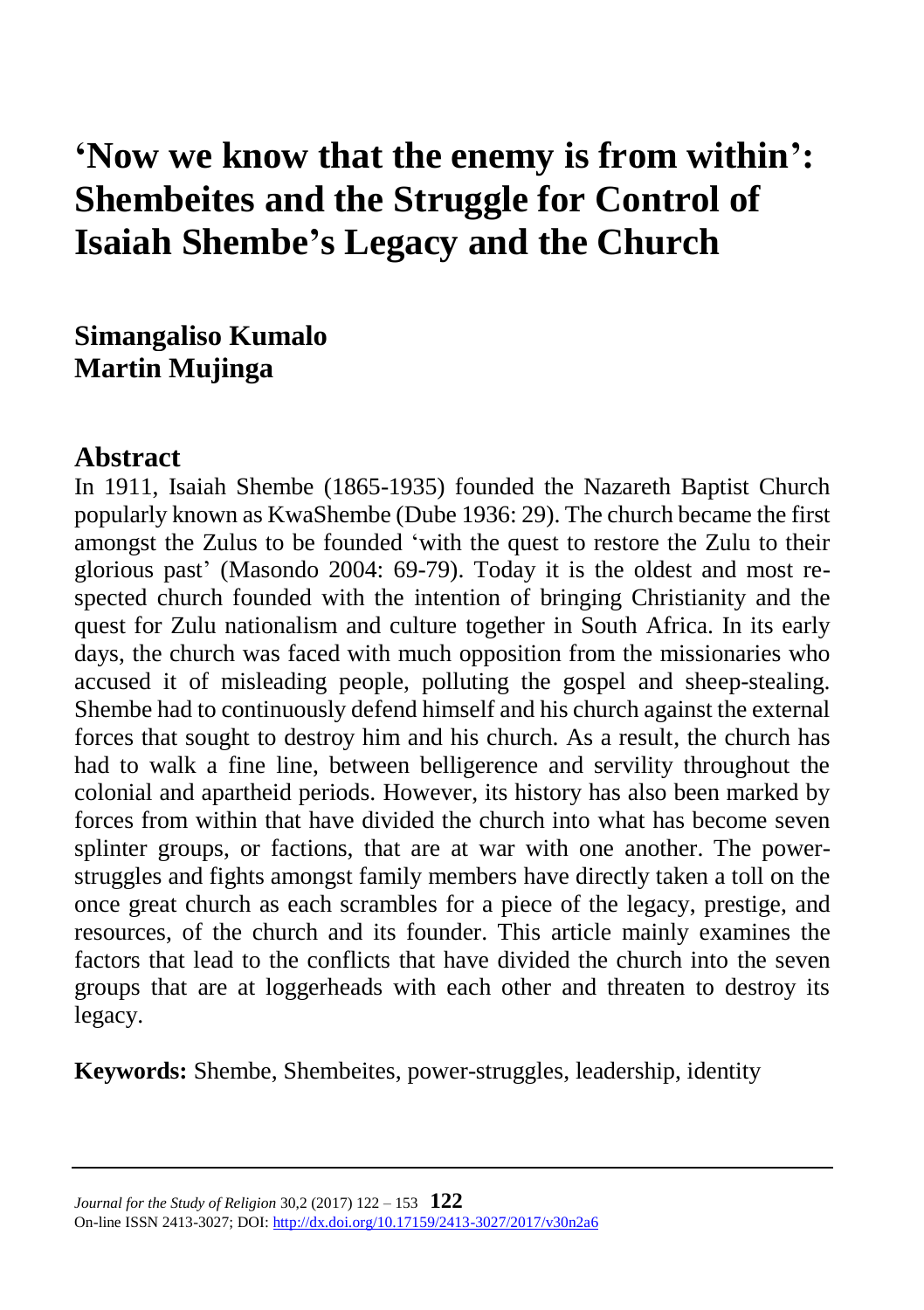# **Introduction**

The emergence of independent churches in Africa cannot to be discussed outside the failures of the missionaries to understand and accommodate African culture through processes of inculturation into Christianity, and vice versa, in the last decades of the eighteenth century. The accounts of Johane Marange and Johane Masowe in Zimbabwe, Emmanuel Milingo in Zambia, Nonthetha Nkwenkwe in South Africa and Isaiah Shembe, the founder of *amaNazaretha* in South Africa, fits this assessment well. The research of a variety of scholars have developed interest in these churches which, according to Sundkler's (1976) categorising, fall within the Ethiopian Churches group, because of their emphasis on 'Africa for Africans'. This rationale, explicitly verbalised or implicitly assumed, has been the main cause for the break-away from the mainline or mission churches, and indigenous church formation. However, as history evidences, the initial discontent, have continued to plague these church formations and did not stop once they have achieved self-governance and different forms of independence. They have continued to breakdown into many different internal groups and factions, which have often been characterised by many expensive court battles, and in some cases, loss of lives.

This article is a reflection on the Shembe Nazaretha Baptist Church, which was founded by Isaiah Mudliwamafa Shembe. The reflections here were necessitated by the latest developments of the squabbles in the church related to the succession wrangles that have, since the 1970s, given birth to the current seven factions. These are:

- Ekuphakameni, led by Vukile Shembe;
- Ebuhleni, also known as Ebuhleni Shembe International Church, led by Vela Shembe;
- Ginyezinye, led by Sizwe Shembe;
- Mini Shembe (referring to Galilee Shembe's son Mini, and is not very active, and socially very well defined as a group within the larger Church);
- Tembezinhle, led by Mduduzi Shembe;
- Gauteng Shembe Church, led by Phakama Shembe; and the
- New Nazareth Baptist Church, led by Mthembeni Mpanza (the only leader, who is not from the Shembe clan).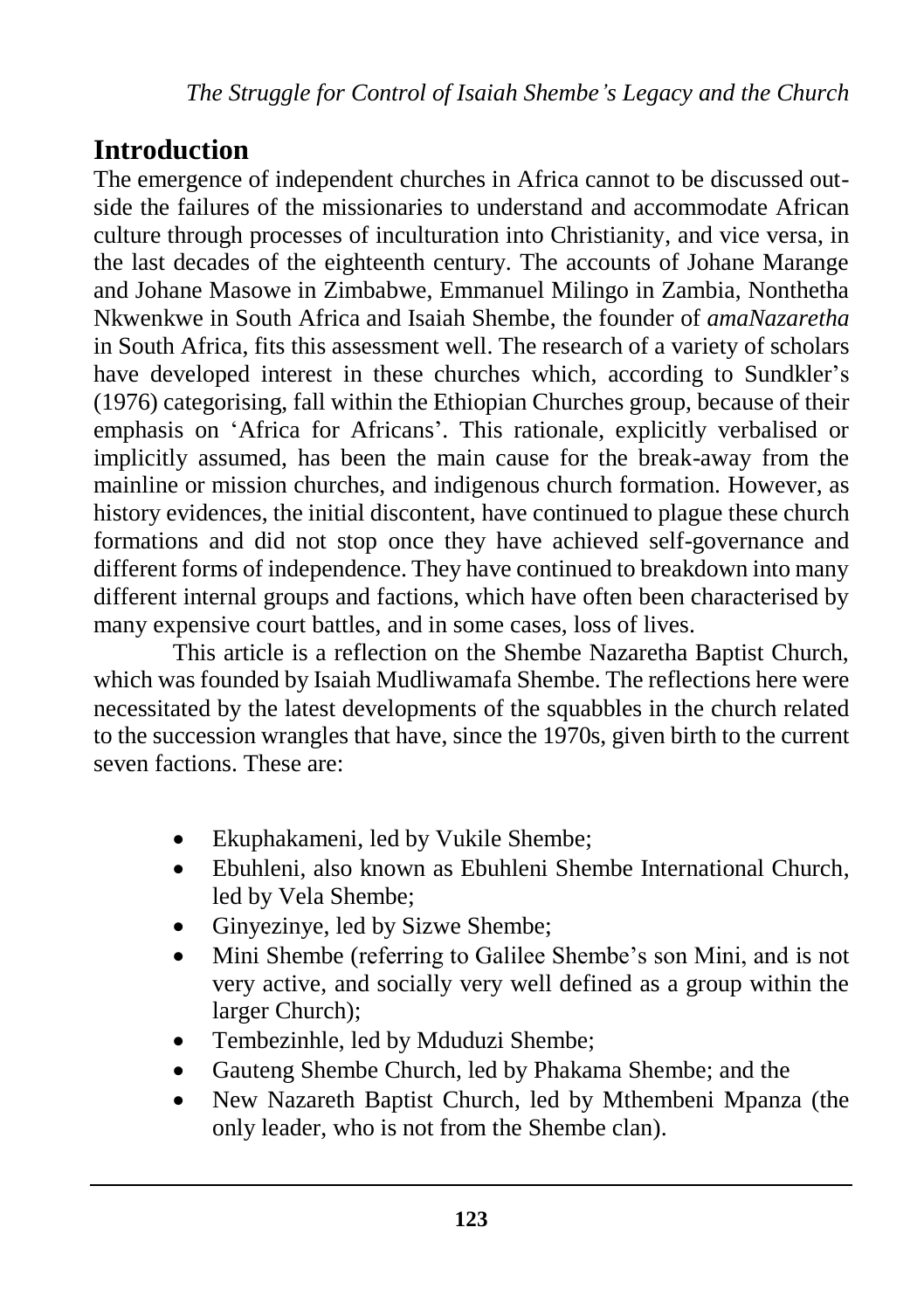#### *Simangaliso Kumalo & Martin Mujinga*

The Shembe Church had been in and out of secular courts on the succession debates since the 1970s but the succession debates can be traced back to 1935, Following the death of Isaiah Shembe. The latest succession struggle started in 2011 giving birth to the Ebuhleni and Tembezinhle movements that are continuing to drag each other to court. The article looks at the historical background of Isaiah Shembe, and the *amaNazaretha* church, factors that lead to the rise of Shembe, the basic tenets, theology, practices, symbols and dress of the church, its significance for self-reliance and healing, the indigenization of Christianity, why people are attracted to the Shembe Church, the status of women in the *amaNazaretha* church, the leadership structures and their politics, the power struggles, and the rise of the different factions in the Church, and the impact of the Shembe Church on the society.

#### **The Historical Background of Isaiah Shembe**

The Shembe Church was founded by Isaiah Shembe. He was born in 1867 among the Sotho people of the Free State Province of South Africa, to a Zulu polygamous father Mayekisa, and Sitheya Mlindi (Mzizi 2004: 191). Makeyisa was a landless farm dweller in Harrismith. As legend has it, when Isaiah Shembe's mother was already pregnant, a voice said to her, '*You will bear a son who will be a special messenger'* (Gunner 2004:57). Mayekisa did not grasp the full significance of the words because she was not a religious person. Gunner (2004) also says that, after Shembe's birth, his uncle Nhliziyo, gave him the name Shembe and his father named him Mudliwamafa meaning 'my inheritor'. Shembe styled himself as a biblical character and at his baptism in 1906 he changed his name from Mudliwamafa to Isaiah (Cabrita 2012:440). In his later life he referred to himself as the 'the Servant of Sorrow' *Eskhonzi SenHlupheko* invoking the Isaiah of the Old Testament. Shembe died on 2 May 1935 after standing for three hours in cold water in a river administering adult baptism (Oosthuizen 1968:1). Shembe never went to a formal school. He only learnt to partially read and write later in life (Sundkler 1976:187). Although Shembe had little 'mission education' he was able to cite biblical verses, from memory, outwitting most European missionaries (Muller 1999:45). Gunner (1988) adds that whatever Shembe 'read' was supposedly not through learning, but came to him miraculously.

Historically, it is not clear which church Isaiah Shembe actually attended during his early years. Gunner (2004:17), though, claims that Shembe was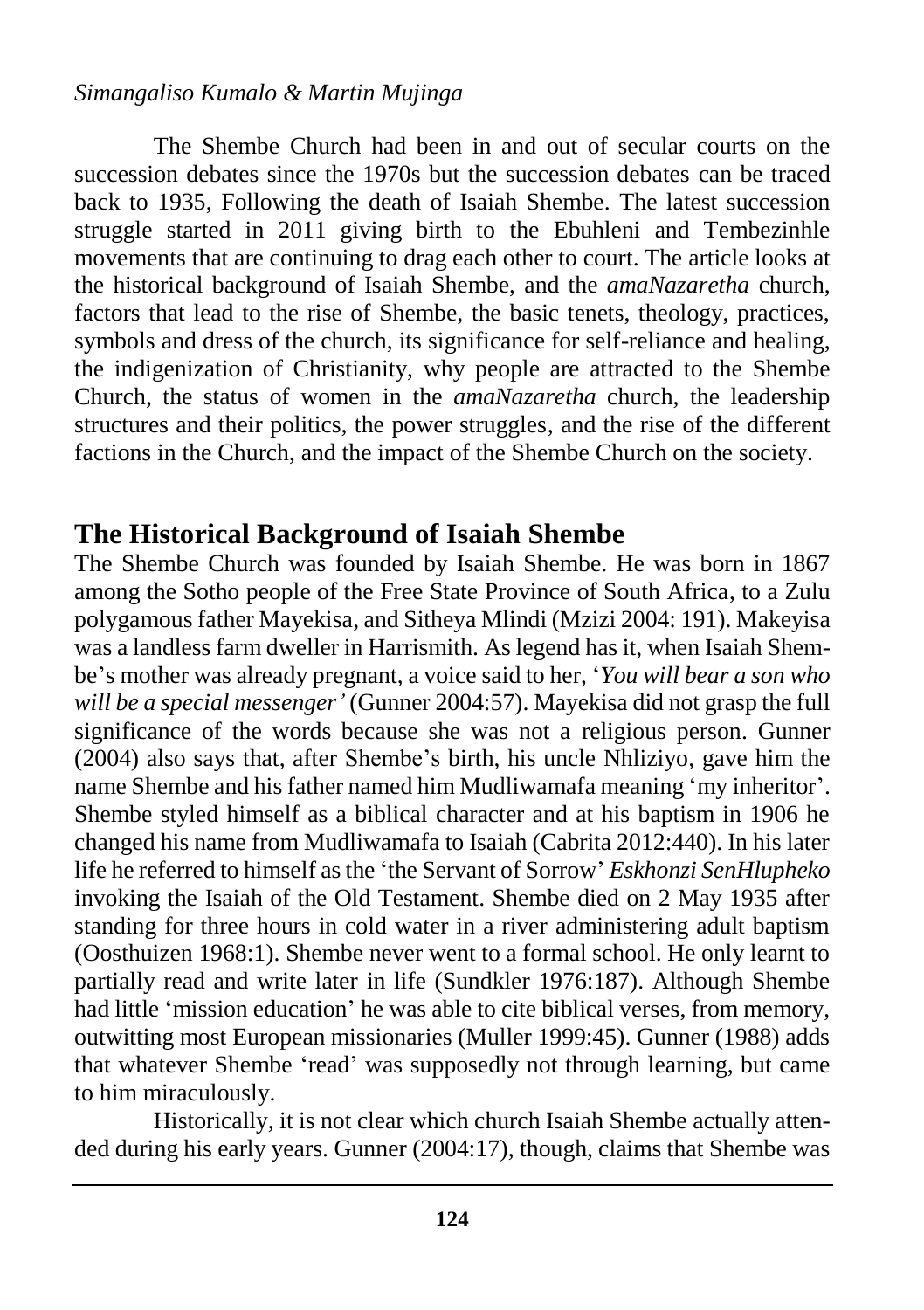a member of two missionary churches namely the Baptist and Wesleyan Methodist churches. The Wesleyan Methodists influenced his love for Wesleyan hymns (Tshabalala 1983). Shembe later-on moved out of the Wesleyan Methodist Church, because he had disagreed with it, on the issue of baptism (Mzizi: 2004:191). Shembe, then, was baptised through immersion, as an adult, by an African National Baptist Association minister, the Rev. William Leshega (Oosthuizen 1968). The immersion baptism by Leshega had an impact on Shembe. Leshega invited him to his home as a guest, and Shembe stayed with him for six days. He subsequently joined the Baptist Church (Gunner 2004:20). Shembe immediately started to preach the gospel to fellow Africans. His success as a preacher in Witzieshoek was so great that Rev. Leshega came down from Boksburg with two female ministers, to baptise those whom Shembe had preached to, and in many cases healed. Later, during this same visit (1908), Leshega laid hands on Shembe and ordained him as a minister of the African National Baptist Church, authorising him to preach and baptise (Dube 1936). However, Shembe later moved out of the Baptist Church on the basis that, for him, and according to the Bible, the Sabbath<sup>1</sup>, was to be a Saturday nota Sunday, and formed his own movement (Shange 2013:37). Gunner (2004) agrees with Oosthuizen (1968) that Shembe was already conducting healing ceremonies at this time, before he became an official member of the Baptist Church. He also functioned as exorcist, driving out demons, gave people holy water as a symbolic substance and medium for healing, and preached under open skies, in kraals and alongside rivers and pool where he would baptise adult converts.

Gunner (2004:57) narrates an event in the Shembe legend, that became a turning point for Shembe. She recounts that when Shembe was still a toddler, he became ill and the next day, in fact died. His father and the men of the area went out to dig a grave for the corpse. While they were still busy, a little boy appeared to them, saying that a cow of Makeyisa's (Shembe's father) has just

 $\overline{\phantom{a}}$ 

<sup>&</sup>lt;sup>1</sup> According Oosthuizen (1981), the Sabbath Day is often mentioned in the *Izihlabelelo*, the Shemebeite hymnbook, *viz*. that Jehovah and Shembe restored the observance of the Sabbath to the Zulu nation and the world. The Sabbath is the very key to liberation, as Moses emphasized in the 10 commandments (cf. Izihlabelelo 212:2). The Sabbath is the day of resting, prayers, power and a holy day in the extreme – in fact Shembe is revered as the personification of this day (cf. Oosthuizen 1981:42, Muller 1996).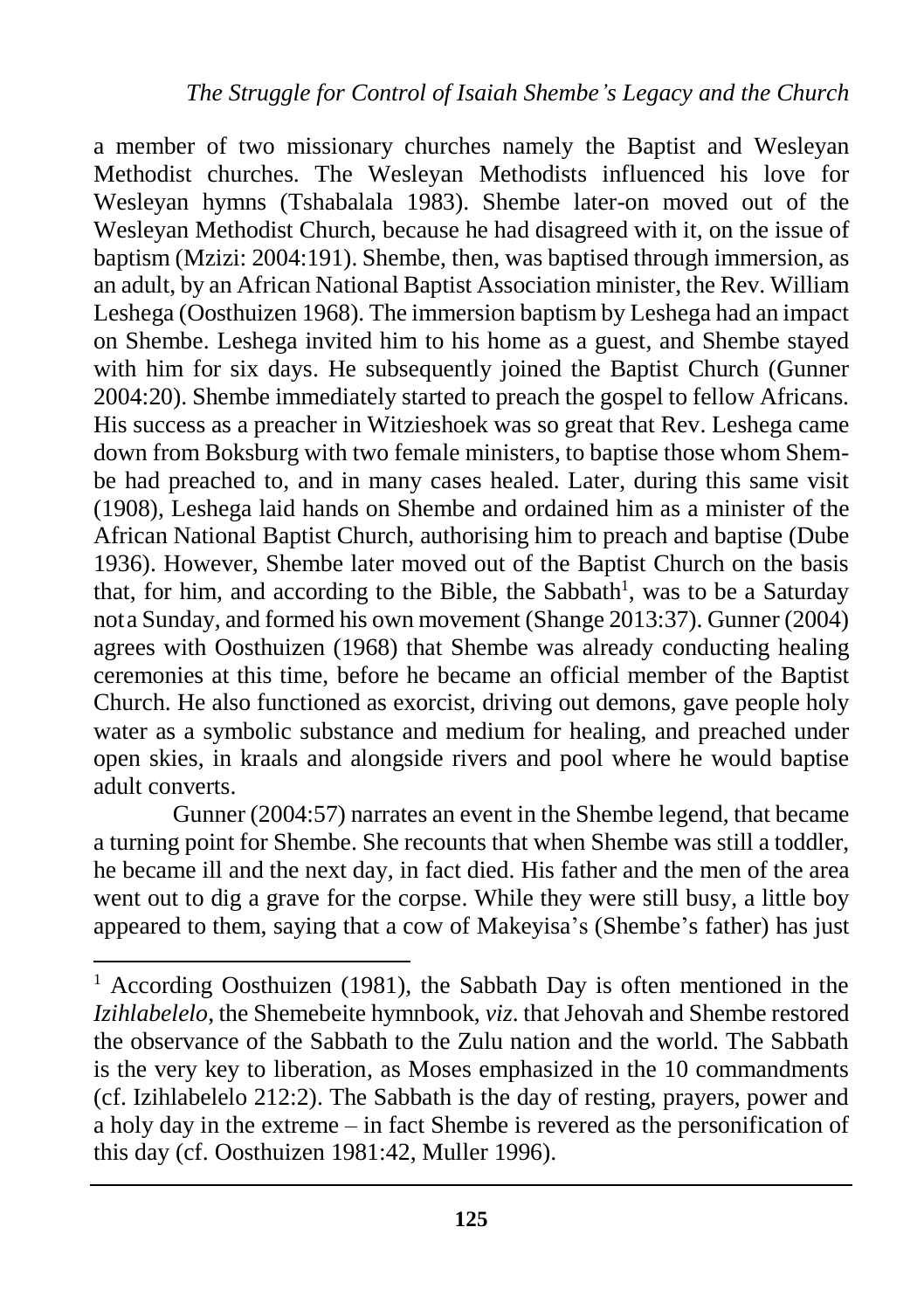#### *Simangaliso Kumalo & Martin Mujinga*

died. Makeyisa asked what had happened to it, and the young boy explained that he just saw it toppling off a flat rock and that it fell to its death (Gunner 2004). The men at the grave sent Lokhuzana Mahlobo to inquire from the diviner as to the significance of these two deaths. The diviner advised them not to be afraid by losing both the child and the cow, but, that the cow's death had brought back the son's spirit (Gunner 2004). As the men were returning home, before they even arrived, the women who had been watching the child's body, saw the cloth which covered Shembe, moving. They looked closely and saw the child quivering and his breath returning. After a moment's hesitation, they sent for the men to stop digging the grave because the child returned to life. After that incident, Shembe was excellent in health (Gunner 2004).

#### **The Call of Isaiah Shembe and the Identity of Shembe**

The call of Isaiah Shembe to his life's vocation, can be traced back to an experience at Ntabazwe Mountain in Harrismith (Gunner 2004:17). The mountain is also called Platberg in Afrikaans, meaning (Flat Mountain) and Thabantsho in Sotho (Black Mountain). In his interview with Carl Faye in 1929, Shembe mentions his early years on the farm of Witzieshoek in the Harrismith district, and how he moved to the land on the outskirts of Harrismith, the mountain of Ntabazwe (Gunner 2004). According to Oosthuizen (1981), it is here that Shembe experienced several revelations as a young boy, and that it was through the means of lightning that he received his call. Gunner (2004:24) adds a story about a skeleton among other theophanies. According to Gunner (2004), in 1913, Shembe visited Nhlangakazi Mountain which became the movement's holy mountain, for the first time. At that mountain he was told by the Holy Spirit to form his own church. This place later became his place of annual pilgrimage every first Sunday of the year.

Shembe founded his church in 1911 and named it along biblical lines – *Ibandla lamaNazaretha* (The Nazarenes). He established his settlement in Inanda, a semi-rural area north of Durban in KwaZulu-Natal. In time, this became the holy city Ekuphakameni (Magwaza 2011:136). Shembe called his followers *amaNazaretha* and the church *Ibandla lamaNazaretha* after a priestly cult of Nazir in the Book of Numbers (Numbers 6:1-21) (Cabrita 2012:440). *Ibandla lamaNazaretha* sought to revitalise Zulu society through the maintenance, revival and practice of the social customs that were rejected by the mission churches. In addition to Nazir, the term Nazareth according to Shange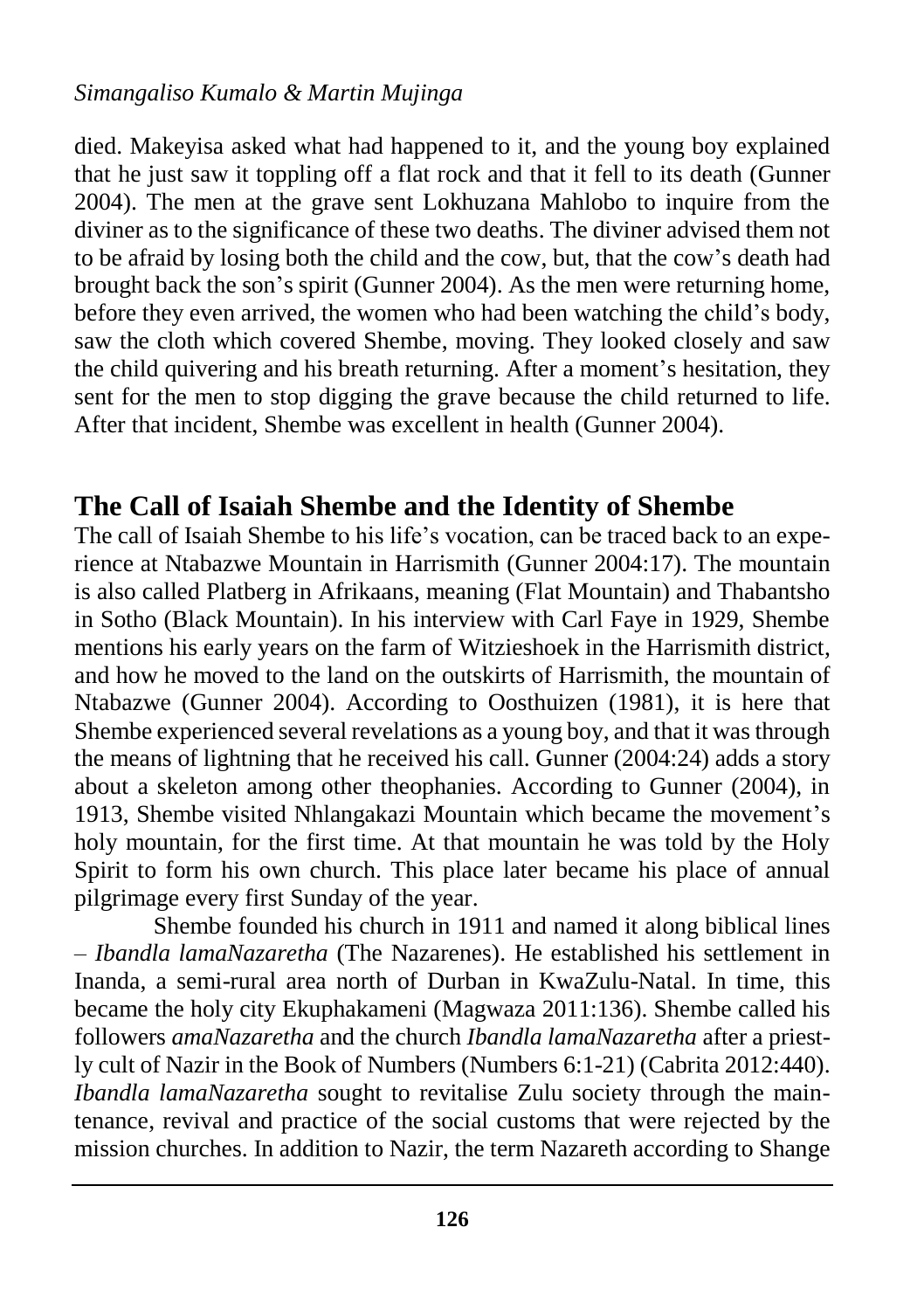(2013: 121) has a number of additional Biblical connotations. Shange argues that most of Jesus' childhood was lived in Nazareth (Matt 2:23). His father Joseph also purportedly took Jesus to Nazareth to keep him safe, thus, Shembe members, like Jesus, return to *amaNazaretha* Church when they are in need of, or seek refuge, and all kinds of safety and protection. Shembeites also believe that Jesus was the first Nazareth member, and Jesus' church, referred to in Acts (Acts 2:4-5), was in fact the first Nazareth Church (Shange 2013).

To the *amaNazaretha,* there are many titles ascribed to Shembe, among which is the claim as to his messiahship. Among scholars these diverse titles did occasion some heated debate at one point (cf. Oosthuizen 1967; Sundkler 1976; and Vilikazi 1986). Since it falls outside the scope of this study, it will not be pursued here. For our purposes, though, it is more important to unpack the different perceptions of Shembe by his followers, and others. In his article of 2004, Mzizi reports that in an interview he conducted with Mpanza, the view is that Shembe was perceived by the Whites and Afrikaners in South Africa, as a Zulu political revolutionary who attempted to use religion to accomplish a political end. His interpretation of the Jewish Torah made the Whites to interpret him as an imposter who had come to distort Christianity. In the eyes of missionary scholars and preachers, Shembe was a Zulu Moses pretender. He made himself such by proclaiming that he had entered into a covenant with Jehovah on behalf of the Zulu people. Mpanza goes on to claim that, to serious scholarship, Shembe should be regarded as a Black Messiah, a Saviour, sent by God to the Zulu nation; or, a religious genius and ascetic personality who made God real and tangible among the Zulu of his time (Mzizi 2004). Mzizi also quotes Mpanza as calling Shembe 'Melchizedek', in terms of the Hebrew Scriptures. For him, 'the word pre-existed Shembe [and] was translated in the person of Isaiah Shembe' (Mzizi 2004). Shembe is also the spirit promised by Jesus to his disciples. When he was alive, he was the Holy Spirit and the fact that he had sacred dwellings in the form of mansions in places like Swaziland and KwaZulu-Natal proves that even today the original Shembe is still alive (Mzizi 2004).

Apart from perceptions by others and his own members, according to Vilikazi (1986: 29), Shembe also perceived himself as a messenger of God to the Black people, in the same sense as the prophet Muhammad was sent to the Arabian peoples and Jesus to the Jews. Hymn 71 of the *amaNazaretha* also refers to the pre-existence of Shembe. In equating Shembe with Jesus, Hastings (1994:503) has this to say,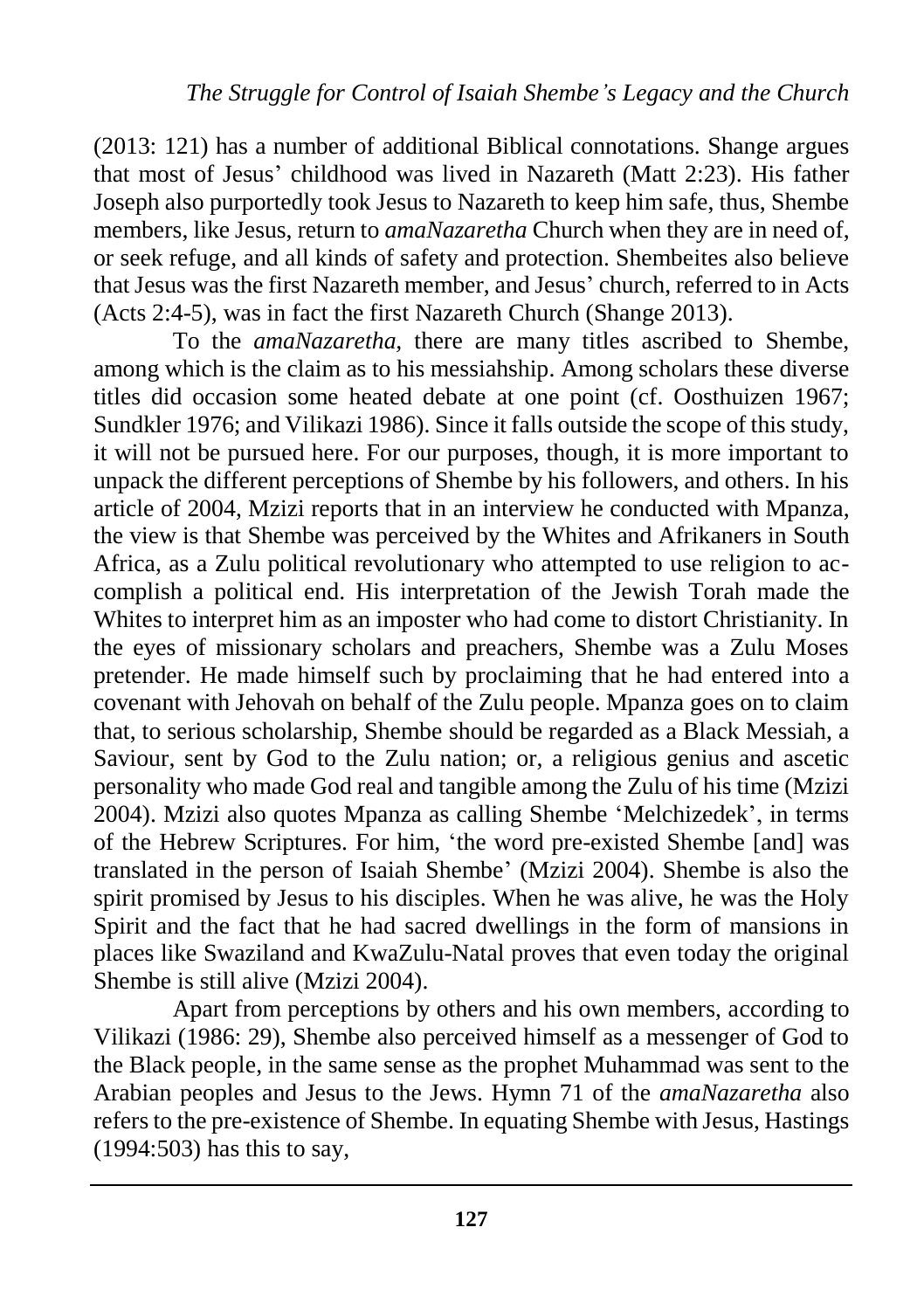… this does not mean that Shembe has replaced Jesus theologically; rather he is for the Zulu Christians of the twentieth century a vivid representation of what God and Christ are thought to signify. Christ is not supplanted but represented.

Magwaza (2011:137) points out that in the eyes of some followers, Shembe is also seen as *uMvelinqangi* (God), literally meaning, the one who appeared first and who has intimate contact with the ancestors. Oosthuizen (1968) reports that, some of Shembe's followers refer to him as *ubabamkulu* (grandfather) which means that he can be considered an ancestor or a seer (*oboniswayo)* but, that he was not a diviner, although to perform healing practices was one of his major activities. He is also known as the prophet of God, the man of heaven, God's messenger, or Lord of the *amaNazaretha*. It is obvious that there are many labels ascribed to Shembe among the members of *amaNazaretha*. For some, these ascriptions are quite open-ended, and may be informed, by one's own religious or spiritual experiences (of Shembe).

In his time, Shembe's ministry also caused quite a number of challenges to other Christian churches and organisations in the then Union of South Africa. Some of these problems led some churches to lodge court actions against Shembe, in secular courts. According to SABC News, one outraged African clergyman complained to a District Magistrate of Ndwedwe in 1923 that Shembe was an unscrupulous rival. He was accused of poaching followers and converts, that he was holding rival open air church services at the same time and in close proximity to established churches, and thereby disturbing the peace. His accusers claimed that Shembe consciously poached converts from the established churches, and that this caused rivalry and discontent amongst African Christians (Cabrita 2012). On one occasion, in a Magistrate's court at Ndwedwe district, also indicating his view, Shembe conceded that his followers do come from the established churches, and that when some join *amaNazaretha*, that those who do not join and are left in the established churches feel aggrieved or 'bitter' against him. In their view, he did not 'follow the Christian faith' (cf. Cabrita 2012: 444).

### **Factors that Contributed to the Rise of Isaiah Shembe and the Shembeite Movement**

There are a number of aspects that gave rise to the emergence of Isaiah Shembe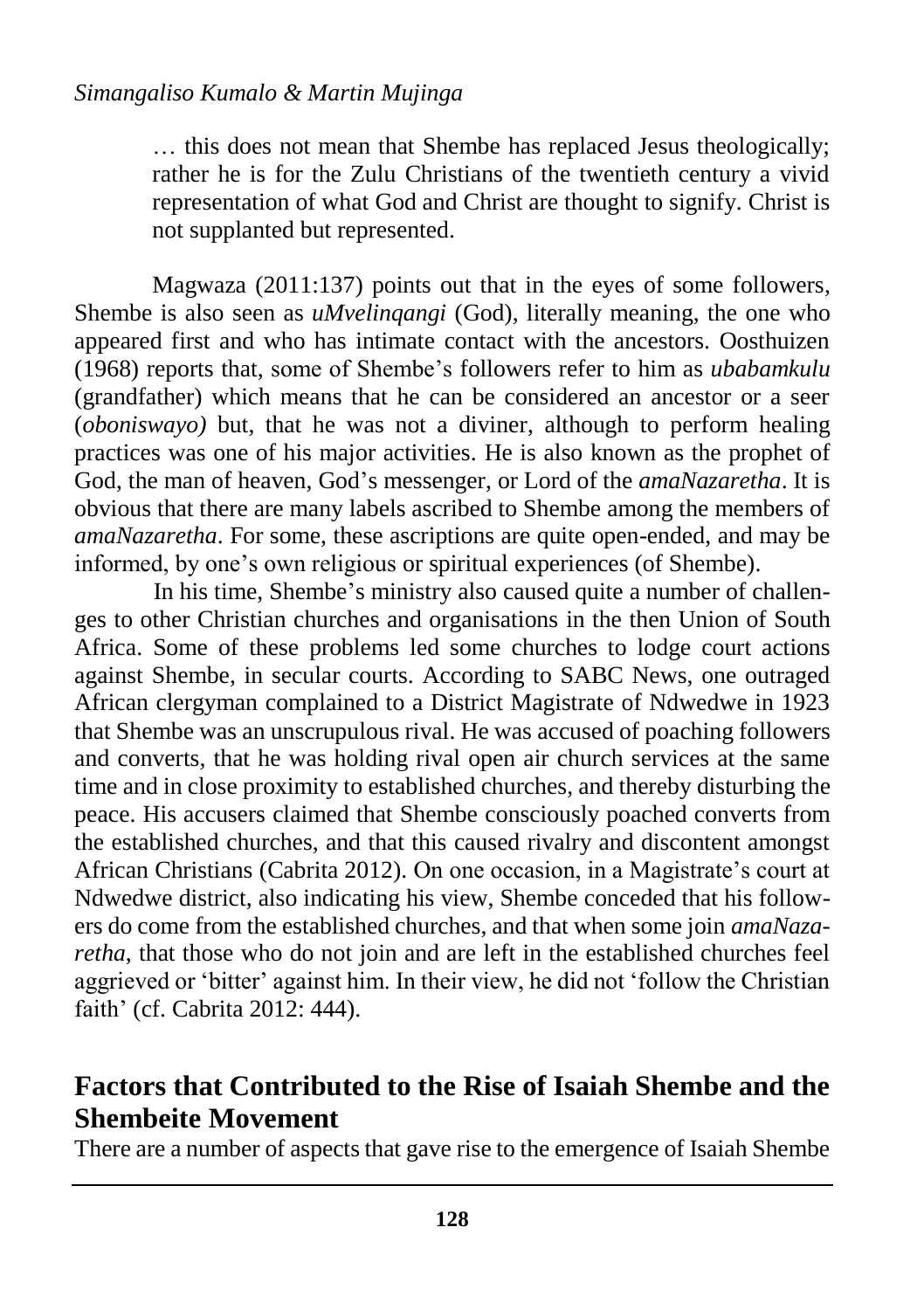andthe Shembeite movement. We have already referred to the ostensive impact of visions of God. In addition, he was motivated by some fellow Zulu, not least, his brother-in-law, Piet Sithole, who was a preacher and a healer, and known throughout the Harrismith district. Sithole is also known for his march to Ntabazwe Mountain to pray for rain during a very dry year. The police protested the march but later relented. It is reported that heavy rain started to fall, on his way back from the mountain, after having prayed for rain (Vezi 1992). Another important influence was the Rev. William Leshega of the African National Baptist Church who baptised him, and also came to baptise his first converts (Gunner 2004). The *third* factor was the socioeconomic and political structures of the Zulu society of his day. Societies were breaking down as a result of de-, and a-culturation, in the wake of the impact of colonising forces, industrialization, and rapid urbanization. The power of the Zulu monarchy had also been seriously undermined by the missionaries. Due to modernization processes, traditional social structures were changing for worse, if not breaking down, especially among Africans.

*Fourthly*,Hexham (2011:361) notes that, religiously, Africans suffered from Europeans' misunderstandings of African religion and culture. Initially, Africans were regarded as being without religion. This was also often linked to the perception that Africans do not have souls, that they therefore have no religion, from which follows, that they were not human, or at least not fully human. This argument was taken up and further developed in the racist evolutionary ideology of the late 1800s, which stated that Africans were human, yes, but that they have only evolved into a lower stage of the human evolutionary tree. It was also stated that this was why Africans lacked intelligence to develop a religion of their own. It was this chain of arguments that was used to propagatetheracist ideologyof the inferiority of Africans and the superiority of Europeans. It was this ideology that also formed the framework for the racist rationales for the colonisation and enslavement of Africans, as well as apartheid (Hexham 2011). It was in this socio-cultural space of the de-humanisation and the misappreciation of the dignity and humanity of Africans, that the African Initiated Churches, such as Shembe arose.

*Fifthly*, according to Shange (2013:37) South African colonizers, including the missionaries and mission organisations, exerted their dominance on the people, land and culture. Culturally, this brought about a forced acculturation and created many psycho-somatic and related health challenges for Africans. Many Africans turned to crime, alcohol abuse and lawlessness.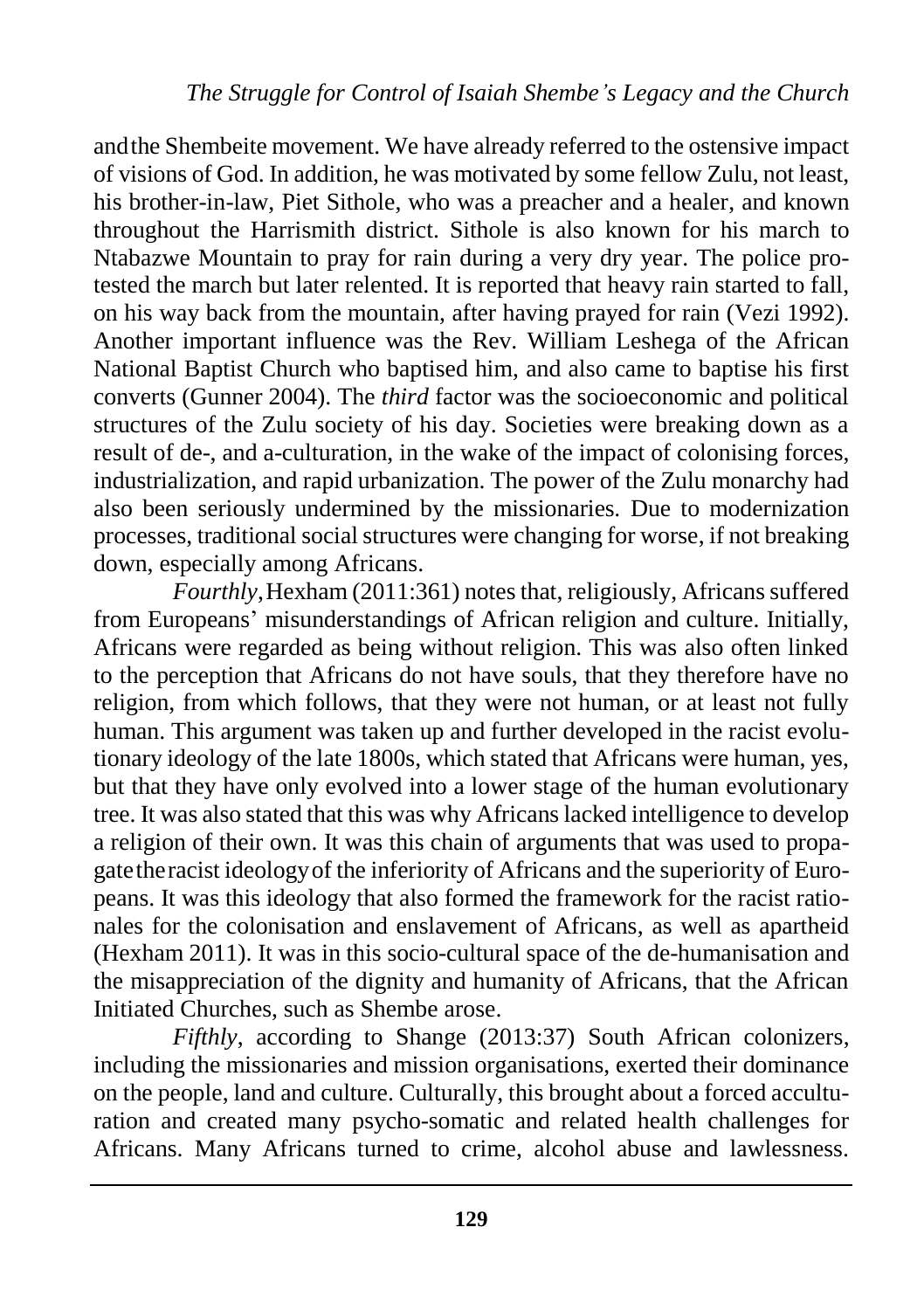#### *Simangaliso Kumalo & Martin Mujinga*

Traditional culture provided no guidance for individuals and communities struggling for identity and recognition in the rising tide of modernisation and urbanization. African ideas and practices were rejected and many could not relate to or accommodate Western ideologies. According to Brown (2005:93) it was at the point that many African Christians started to realise the cultural impact of Christianity on African culture, that many blacks left the mission churches. This caused a vacuum, in which churches like Shembe arose. More generally, these churches arose within an unstable contextual landscape constituted by the contradictory forces of transactions between traditional Nguni culture, European colonialism, missionary Christianity and an emerging industrial capitalism (cf. West 2007). It was within the midst of the politically and economically culturally volatile impacts of these forces that Shembe and his follower constructed their own social formation, and attempted to seize some semblance of control for themselves, over their own lives. Using the words of West (2007), Shembe was forced to create his own world and inhabit it, drawing on Nguni custom and cosmology, articulated with Euro-Western Christianity.

### **The Basic Tenets, Theology, Practices, Symbols and Dresses of the Shembe Church**

*AmaNazaretha* have a strong faith in their Bible, hymnbook and catechism. Their Bible is known as the *Book of the Birth of the Prophet Shembe*. According to Cabrita (2012) it was during the time of Galilee Shembe that he organised the texts of Shembe into an official canon. As observed by Cabrita, it is hagiographic in nature, and a continuation of the existing Bible. It is also named the '*Acts of the Nazarites*', suggesting parallels with the New Testament *Acts of the Apostles.* Today this book is often referred to by the church as the *Third Testament*, a continuation of the story of God among the African people.

Besides the Bible, a*maNazaretha* have their own hymns that were composed by Isaiah and Galilee Shembe (Muller 1996). Shembe produced a corpus of hymns *IziHlabelelo zamaNazaretha*, of outstanding poetic quality in isiZulu, many of which are acted out in a variety of self-styled dances (Heuser 2008). Muller (1996: x), also refers to the 'spiritual' and 'poetic' quality of the hymns. The hymns are remarkable for the way in which they weave together Biblical Christianity, traditional Nguni beliefs and expressive forms with the political context in which Isaiah Shembe and his followers were located at the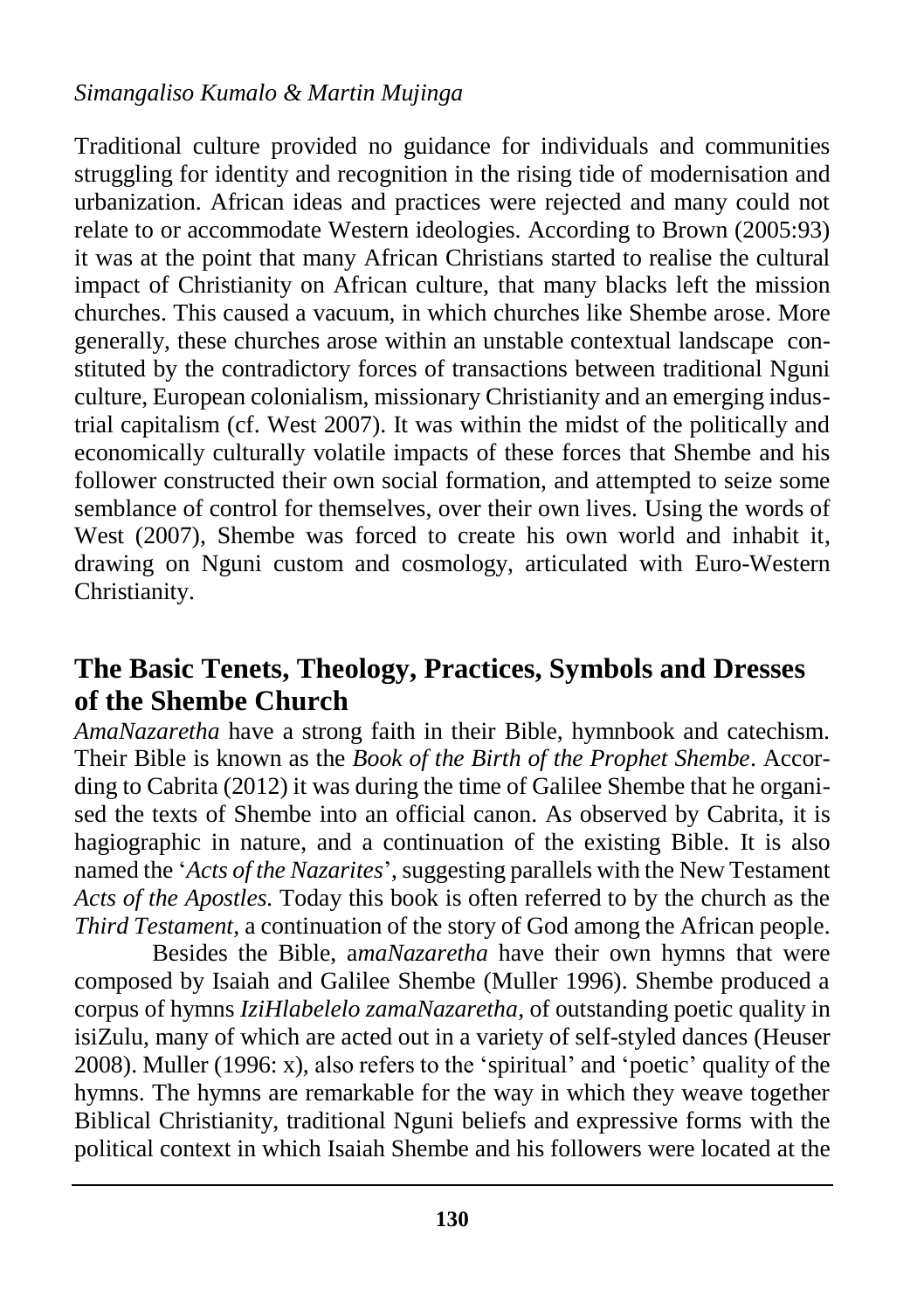time of composition. They also resonate and combine with traditional Nguni praise poetry, which traditionally both honours and critiques political leadership. Drawing on especially the Biblical Psalms, it represents an expressive combination of music, poetic diction, and traditional Zulu culture, which constitutes a unique cultural hybrid.

The *third* basic tenet of the *amaNazaretha* is their catechism. According to Hexham (2001: viii), the catechism represents a reasonable, systematic articulation of the teachings and practices of the movement. The catechism is divided into two sections. Section 'A' contains material attributed to the Prophet Isaiah Shembe, which includes the prayers, parables, directives for maidens and marriage, counsel of the clergy and letters. Part two of this section is the material attributed to the revival law of Galilee Shembe. Section 'B' is the *Book of the Birth of the Prophet*. All the three writings, the Bible, hymnbook and catechism are considered sacred and are revered with high regard by the *amaNazaretha* (Hexham 2001)*.*

According to Oosthuizen (1967:3) the theology of the *amaNazaretha* can best be found in the hymns, which were first published by Galilee in 1940. The movement regard healing as sacred and this is effected through holy water. Preaching in the movement is inspired by the Holy Spirit. The followers are taught that Saturday is a special day for Jehovah and should be observed meticulously. They also teach that Mt. Nhlangakazi, which Isaiah Shembe visited in 1913, is a holy place, and that Ekuphakameni, founded in 1914, is the holy centre or city of the movement. Shembe forbids his followers to take wine, any fermented drinks, eating pork, consuming cooking oil and smoking (Shange 2013). According to Oosthuizen (1981:41), the keys to heaven (referring to Matthew 16:19) in the exegesis and theology of Isaiah Shembe, is one single key, which opens the gate of heaven. As such, Shembe is the representative not of Jesus, but of Jehovah who has given the Sabbath to his people. According to Galilee, the cross of Jesus has no significance. The final destiny of the heart, is Ekuphakameni while that of the wicked heart is hell (Oosthuizen 1967:76). Both Isaiah and Galilee theologise about the heart but in different ways. For Isaiah, the heart is the vessel of God's grace. In contrast, Galilee sees the heart as sinful but has the ability to repent (Oosthuizen 1967:77).

With regard to theology, which is mostly uniformly accepted by all seven Shembe groups, the most notable more recent development is the appropriation of the Jewish Bible, the English Tanakh, as central Scripture, by Phakama Shembe, one of Shembe's grandchildren, and leader of the Gauteng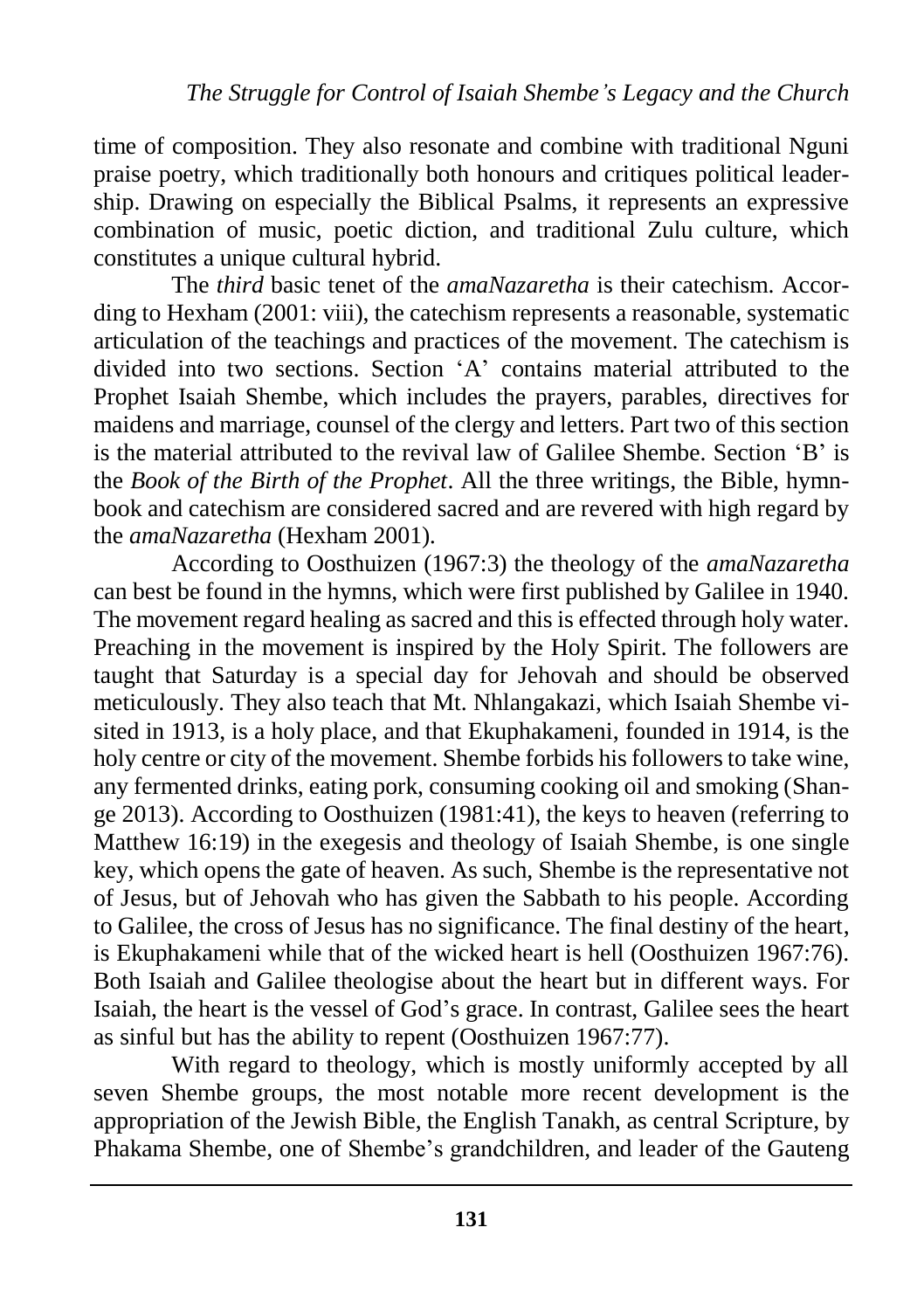faction, in 2011. This is in distinction to the Shembe scriptures. According to reports, Phakama Shembe signed a contract with Farrel Shalkoff, the chairman of Bibleo, to supply his church with the Jewish Bibles (Govender 2011). Phakama's view is that, he chose the Jewish Torah because its analyses, insights and explanations are 'sharper' than the Christian Old Testament. He also stated that he found many 'truths' in the Jewish Bible, truths he did not find in the Shembe scriptures. It also contains 'word-for-word explanations' (Govender 2011). By this move, to embrace the Jewish Tanakh, comprising of Torah, the Prophets and Sacred Writings – including the Psalms, Proverbs and the historical books of Kings and Chronicles – at least some Shembeites find their scriptures wanting. It is an indication that at least some, are now doubting their theology, faith and religion, and need firmer foundations. The standard belief, though, is that Isaiah did not borrow from any other faith or religion, for his theology. For them, Phakama's move was an insult to their faith (Govender 2011). Even so, Phakama's actions creates the impression of a quite foundational break, from a very foundational belief, shared by all the factions – see below. It may not augur well for hopes of unity in the future, despite the similarities in beliefs related to the Jewish Sabbath, the prohibition from eating pork, and purification rites. Commenting on Phakama's decision, Ximba<sup>2</sup> is of the view that despite some striking similarities between *amaNazaretha* and the Jewish tradition, the Shembeites will continue to adhere to the principles laid down by the Shembe (Govender 2011). Some Shembe members though, like Professor Mthokozisi Khumalo, who is an authority on Shembe, hails this move as progressive. His only concern was that Phakama and the Gauteng faction did not consult with the other groups before the decision was made to adopt the Tanakh as scripture (Govender 2012).

*AmaNazaretha* worship God through prayers as well as rituals, dances, and more particularly, specific kinds of ceremonial dances (Ncwane). And, as in many movements and organisations, where dress gives a corporate identity, this is also the case with Shembe. It is reported that Shembe, in one of his dreams, in 1900, saw men dressed in traditional Zulu garb. The men were singing traditional songs, without notes, in the style of the Zulu oral tradition. Shembe was then instructed to heal and evangelize the Zulu speaking people in the Zululand region in the same dream. It is from this dream that the

 $\overline{a}$ 

<sup>2</sup> Edward Valemafini Ximba is the General Secretary of the Ekuphakameni faction appointed by Londa Shembe. He is also Londa's Personal Assistant (PA).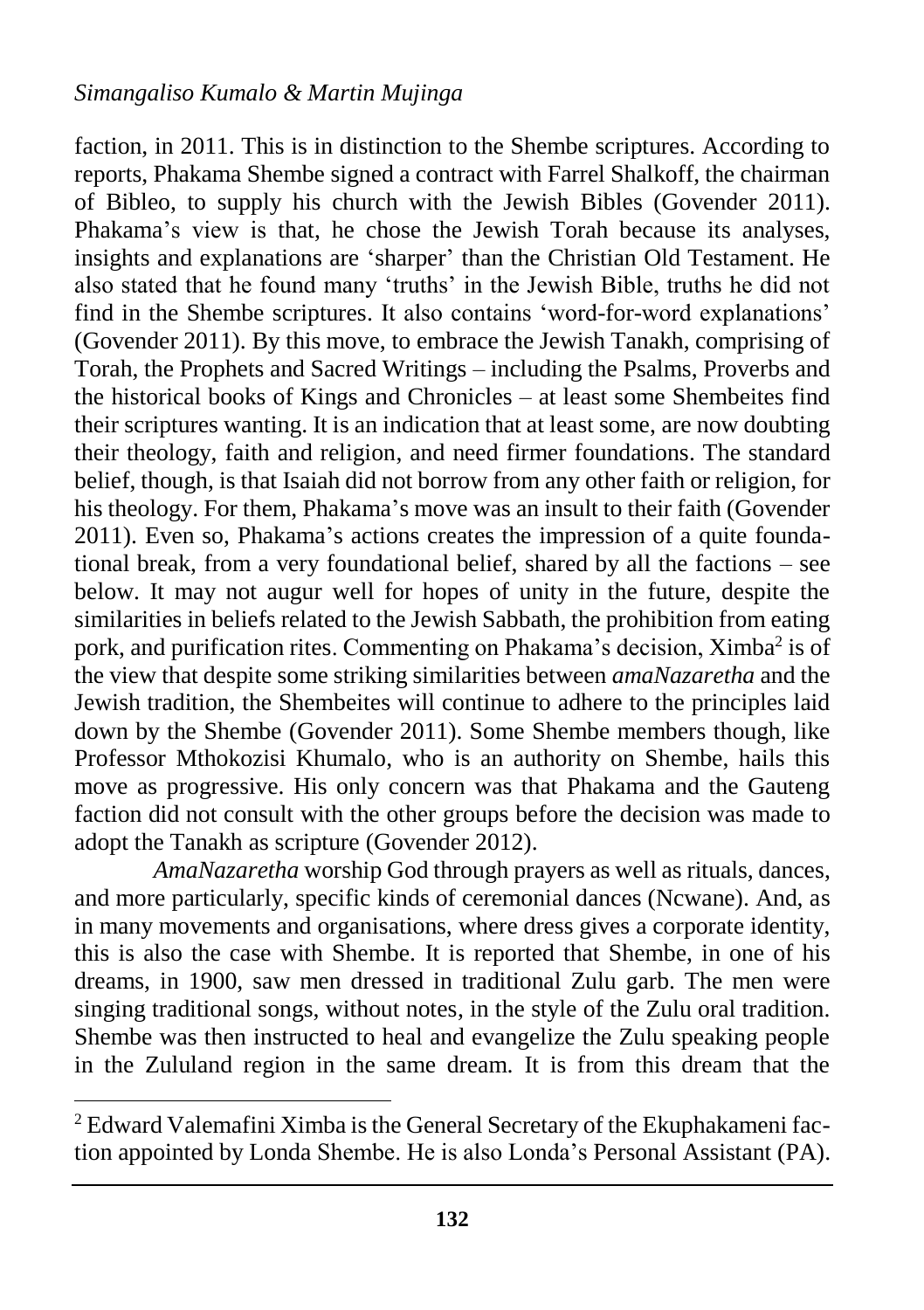*amaNazaretha* males came to imitate traditional Zulu dress. According to Oosthuizen (1981:38), the Shembe dress code is a symbolic extension of Zulu culture. For the *amaNazaretha*, people should not be ashamed of their traditions, but be proud of it. For Shembe, it was acceptable that older folk, especially those in the kraals, wear the *umutsha* and blankets, while their children could wear modern European clothes. This is in sharp distinction to the missions that propagated a break with traditional dress, and a full embracing of Western dress codes and some of its fashions, especially as appropriated by the different missions themselves. Shembe church members also wear white garments as official and Sabbath uniform. According to Singh and McAuliffe (2012), clothing is used by the church to distinguish rank and social standing. Evangelists wear emerald green Nazareth robes, while ministers wear white robes with black cuffs. Shembe insisted that the wearing of white surplices for church service befits the redeemed heavenly citizens described in the Book of Revelation (7:9-14) (Oosthuizen 1981).

Since the story of God ordering Moses to remove his shoes in the story of the burning bush (Exodus 3), made a very decisive impression on Shembe, he taught that his followers should go barefoot. It is a symbol of regarding the ground as holy (Oosthuizen 1981). When they visit their holy mountain on their annual pilgrimage, they also ascend and descend the mountain barefooted.

*AmaNazaretha*'s clothing itself is also regarded as sacred, especially the so-called dancing uniform. This is based on one of Shembe's prophecies, related to Matsheketshe and translated by Hexham and Oosthuizen (1995). Matsheketshe narrates that Shembe precisely described the dancing uniforms for the women of the *Nazaretha* Church to three ladies, who were then required to sew the garments. He paid them for their services. Women wear shawls and sometimes towels underneath. Shembe told them that the time will come, when all maidens will dress in this way, and that all women will dress in the uniform. They will also wear skin petticoats and topknots on their heads. So, in order to prefigure this time, and to be 'perfect', women were to dress according to his prescriptions (Hexham & Oosthuizen 1995).

The symbols of men among the Shembe followers include carrying Zulu warrior shields and being draped in leopard skin. Some are also urged to wear a loincloth of monkey tails, a leopard skin belt, elaborate headgear with ostrich feathers, and above all a cap of leopard skin slung across their back, shoulders and chests (Sapa 2013). The leopard skins are a symbol of royalty, indicating power, prestige, pride, and beauty (Cabrita 2012). They are trade-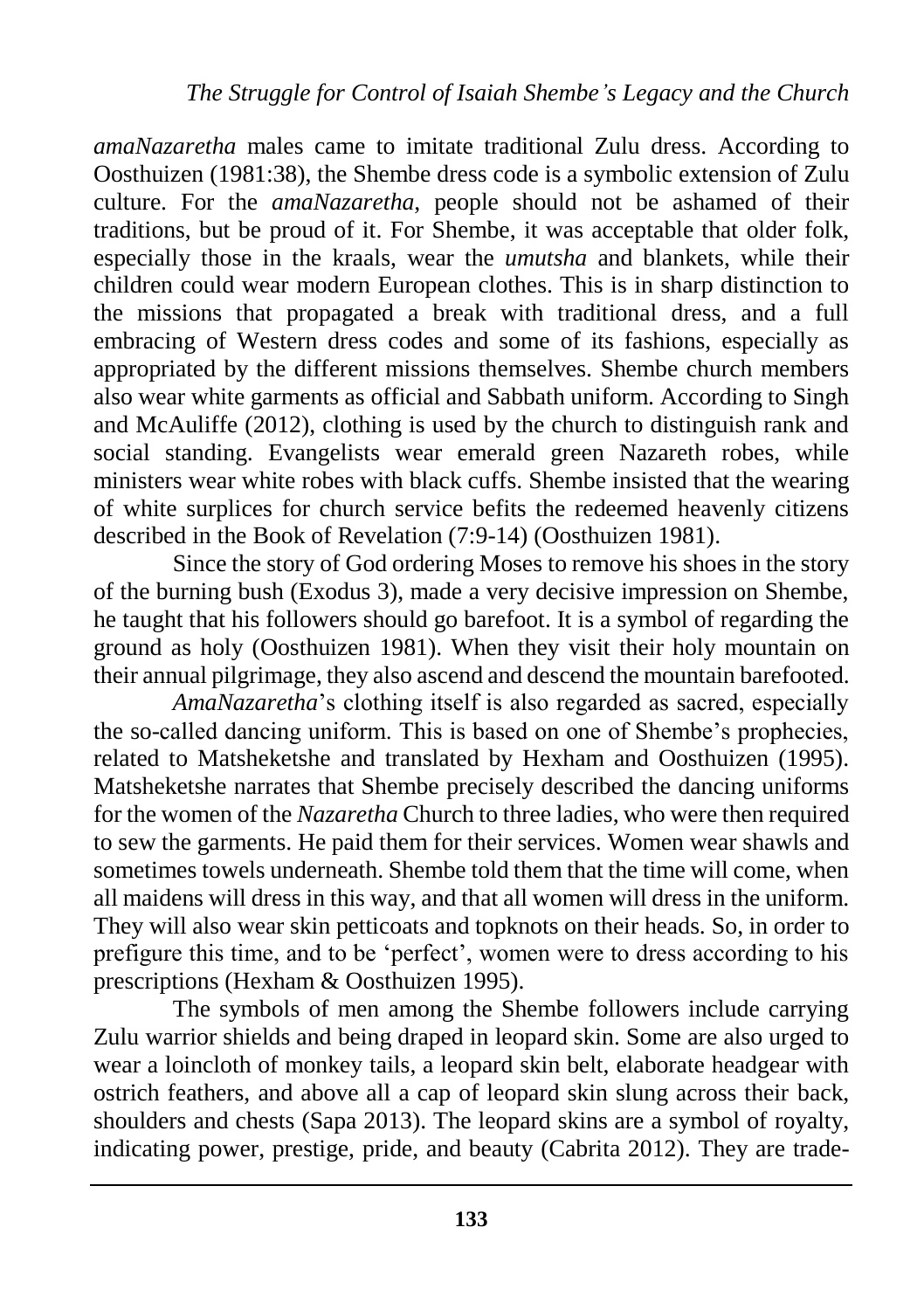#### *Simangaliso Kumalo & Martin Mujinga*

 $\overline{\phantom{a}}$ 

tionally associated with Zulu royalty and chiefs, and their wearing it as ceremonial and religious dress (Joe 2014). Yet, even though they are not kings, these symbols indicate that they are 'kings at home' and that they should wear these regalia, also when they go to traditional gatherings<sup>3</sup>.

### **Ecclesiastical Leadership Structures and their Politics in the Shembe Church**

The leadership structure of the Shembe church is hereditary, especially involving the *Inkosi* (King) of the church. Virtually all the leaders are men, but there is one position reserved for women leaders. Magwaza (2011) gives the hierarchy of the church in a simplified way. The leadership includes the *Inkosi* and this is the position occupied by some of Shembe's male offspring in the different factions, which is hereditary. Below the *Inkosi*, we have the *Umfundisi* (Pastor) who oversees and manages a district or two. A district typically has 4-6 temples. Below the pastor is the *Umvangeli* (Evangelist). Normally this person is considered a wise man with a good knowledge of the history of the church. He is the source of information and often an elderly person. The evangelist is followed by the *Umshumayeli* (Preacher), a leader at the temple level. He conducts sermons and attends to the affairs of the temple. Below him

 $3$  For obvious reasons, the hunting and killing of leopards for their skins, have also impacted on the leopard population in the country. (Over 1 000 skins were worn at a single Shembe gathering in 2011.) Although many skins are old and are passed down from generation to generation, many new ones are a result of poaching, leading to shrinking leopard numbers (Sapa 2013). This has stirred the ire of wild life conservation groups (cf. Hans 2012), and more particularly, the Africa Leopard Programme, called Panthera (cf. Hans 2012). In a country where leopard-hunting permits are affordable only for the very rich or foreign tourists, conservation groups are in conflict with the Shembe not only about their actual hunting of leopards, but the symbolism itself, which condones and requires leopard hunting for their skins (Joe 2014). Some developments with regard to the production of authentic-looking fake leopard skins have taken place, and these have been accepted by some Shembe (Joe 2014). The textiles are produced in China and shipped to Durban, where they are sewn into the final product (Dickerson 2013). It is reported that the fake skins look and feel like real leopard skins and can last longer (Ncwana).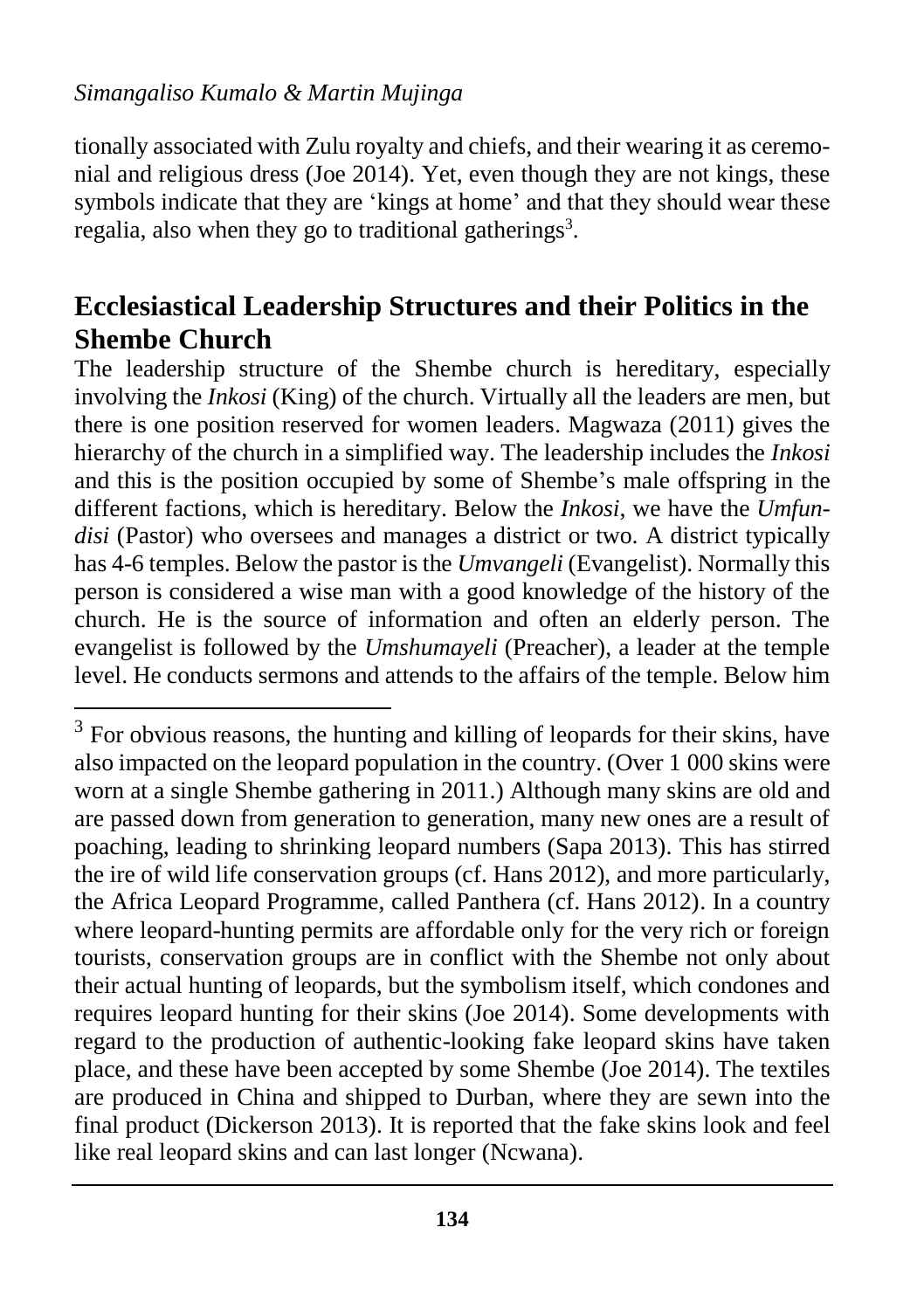is the *Umhlambululi* (Ablutionist) who oversees the Friday ablutions or cleansing ritual. He is followed by an *Inkosana* who is a diminutive of *Inkosi*, literally meaning a little king. At the temple level in the absence of an evangelist, he conducts sermons. The last one and the only position held by women is that of *Umkhokheli* (Leader). This is a leader whose leadership is limited to leading women and girls. According to Magwaza (2011), the reason for patriarchal leadership goes back to the Zulu culture where men are the heads of the family and their leadership is regarded as natural. Women always have had to come to terms with this arrangement, regardless of their level of education and influence in society. They cannot be leaders in the Shembe church. Some though dispute the leadership and the leaders' continuation and entrenching of patriarchy, and regard themselves as the 'flock of the invisible sheep' (Magwaza 2011).

### **The Origins of the Struggle for Control of Isaiah Shembe's Legacy and the Church**

By 2015, there were seven Shembeite splinter groups defined by physical fights, hereditary leadership lawsuits and defamation of character lawsuits among some of the factions. Although Isaiah is paralleled with God among the Shembeites, the struggle for his legacy has led to the secularization of the church as well as the institutionalisation of the leadership, in principle departing from its hereditary nature and traditional theology. The struggle for control of the legacy and the control of the church started as early as 1935 after the deathofShembe(Oosthuizen1981:7).Accordingto Oosthuizen, before Shembe died, he had claimed that his essence would continue to live on in his offspring. This notion of his 'essence' was understood to be his, i.e. Shembe's, specific blending of his version of Judaeo-Christian religion with Zulu culture. So, the argument goes that what is true of Shembe, is also true of Zulu culture, and vice versa (Oosthuizen 1968).

Shembe had three sons, Isaack, Amos Khula and Johannes Galilee Shembe. In contrast to the Zulu culture, which states that the eldest is the descendent air, or titular head, Shembe elected the youngest, Galilee, to be his successor, thereby excluding the eldest son, Isaack, and Amos Khula. Galilee took over the leadership of *amaNazaretha* on 30 July 1935, after the death of his father (Cabrita 2012). This leadership was characterised by factionalism although it was not out in the open, and public. A smaller faction, who wanted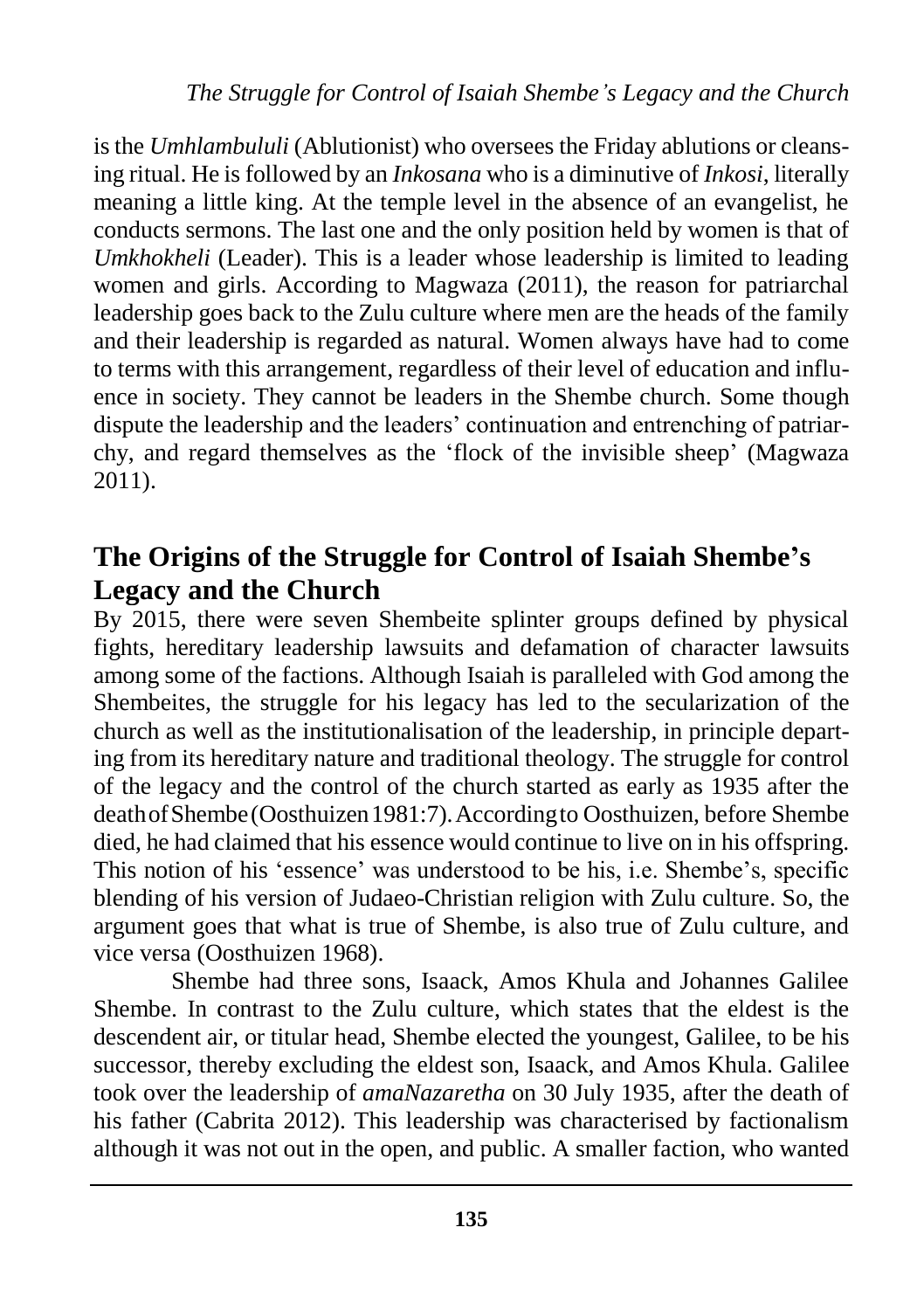the traditional Zulu tradition to be maintained, where the elder son takes over as leader, formed around Isaac, while the majority favoured the decision of Shembe, to appoint Galilee as leader (Oosthuizen 1981).

For Oosthuizen, there are two main patterns with regard to the appointment of a leader in the independent churches. The first pattern is democratic, based on the choice of the congregation and where the leader is the *primus inter pares* (first among equals). The second pattern is the emergence of a leader, or election of someone, to whom is ascribed the metaphysical symbolism of the chief/ king, often in association with the office of the diviner. This resulted in the prophetic type of leadership (Oosthuizen 1981). Commenting on the Galilee - Shembe type of succession, Oosthuizen found that followers ruminated about this matter in 1935, arguing that the old Shembe had always declared that although the old flesh might die one day, the essence of Shembe remains in the new flesh, indicating the youngest son. He would therefor hand on his mantle of power, to his youngest son. This claim empowered Galilee to take over as the new Shembe. Truth be told though, it was then Shembe himself that in principle caused the discontent, and it was his decision to depart from Zulu custom, that paved the way for the emergence of the future factions. The Zulu tradition was arm-twisted by Isaiah himself, thereby making him the source of discontent, enmity and factionalism in the Shembeite movement, that would follow in later decades.

Galilee brought about a number of reforms in the church using his education, and thereby adding to the leadership and wisdom that his uneducated father established. According to Cabrita (2012) Galilee had a BA Hons and a B.Ed. degree from Fort Hare University. Isaiah Shembe made it a point that his children attend school because he was seeing the difficulty uneducated people experienced in society, everywhere he went, in the spreading of his message. Despite his father's lowly education, Galilee strongly defended him and his theology and legacy over and against detractors. This included John Langalibalele Dube, whom Galilee criticised, for all the inaccuracies and mistakes in his book on Shembe, *Ushembe* (1936). He forbade his followers to read the book. It is said that some of the reasons were that Dube alleged in his book, that, during his lifetime, Shembe was in fact overtaxing rentals, that he was conducting baptism for payment – part of his fundraising for the church – that he, himself was uneducated, that he was extorting money from members as he payed lobola for young girls whom he married, and that he was corrupt and exploitative (Cabrita 2012).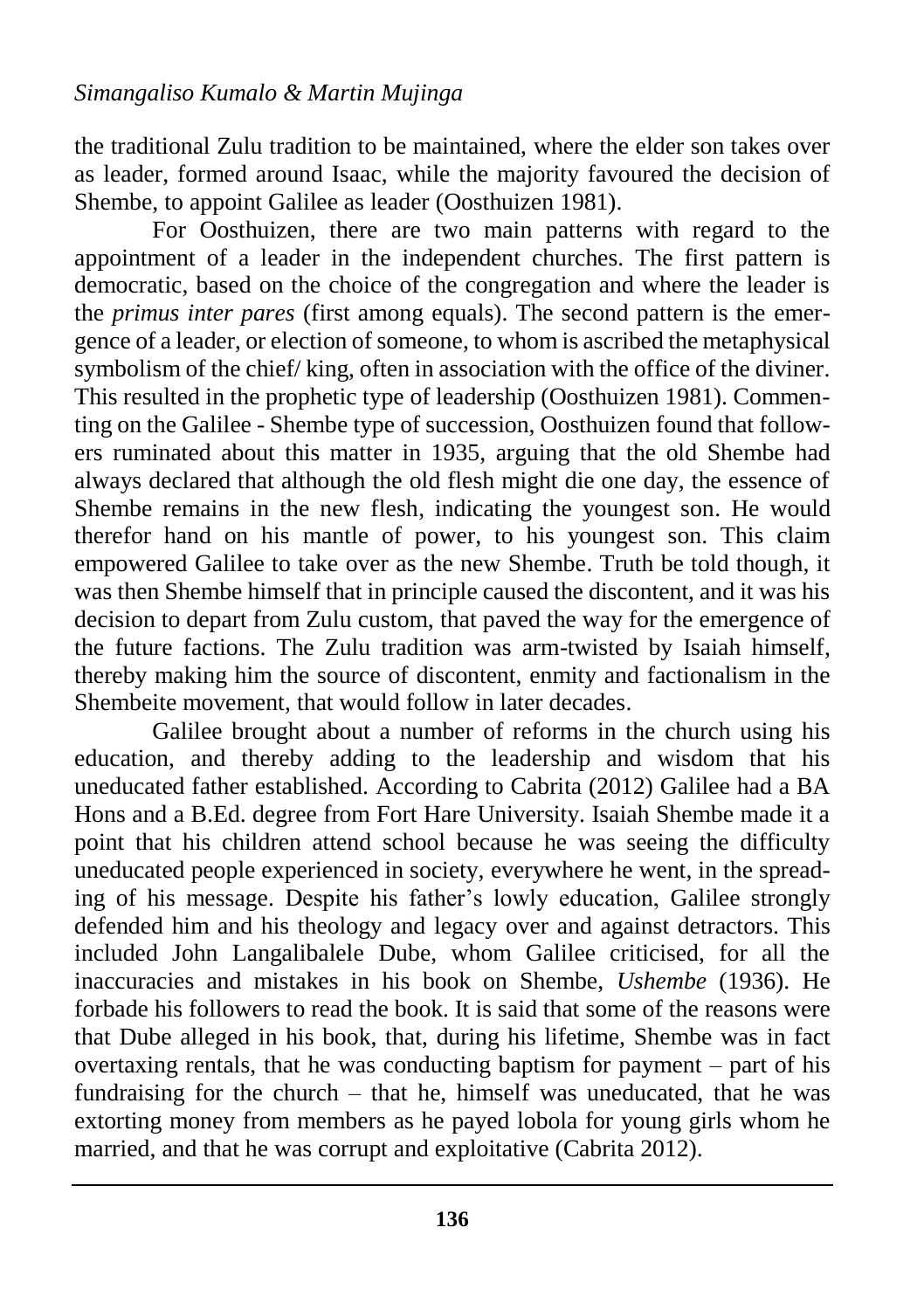#### *The Struggle for Control of Isaiah Shembe's Legacy and the Church*

According to Oosthuizen (1981:7), Galilee also drafted a Deed of Trust before an attorney which reads,

the Titular head shall continue in office during his life time so long as he continues to observe and follow the tenets of the church of Nazareth, but he shall be removed from office should he become insane and convicted of any issue referred to in the first schedule of the Criminal Law and Evidence Act 1917 or upon other grounds which the Supreme Court of South Africa, Natal Provincial Division may regard as adequate.

In addition to the train of events started by Isaiah Shembe himself, this was a further act in a process of the secularizing of the church. Galilee further institutionalized the church in the public domain, by documenting procedures for successors. Firstly, the incumbent should be appointed by Isaiah and Galilee Shembe. Secondly, he should be elected by people through secret ballot. Thirdly, the son of the leader should be the successor. Fourthly, the leader should be appointed through dreams. Dreams play a vital role among the Zulu as it is believed that the ancestors communicate their messages to people through dreams. On this score, the successor himself will be visited by Isaiah Shembe in a dream, appointing him as leader, blessing him, and commissioning him (Oosthuizen 1981:52).

### **The Death of the Second** *Inkosi* **and the Beginning of Defined Factions**

Galilee died on 19 December 1976. Amos Khula (1907-1996) one of the sons of Isaiah Shembe's, and brother to Galilee, took over as the leader of the church (Miya 2010). According to the principles laid down by Galilee, Amos did not qualify as a leader, thereby leading to an explicit succession wrangle. The altercation created two camps and it also brought with it, grave conflicts within the *Ibandla zamaNazaretha* (Oosthuizen 1981:7). The conflict was between Amos Khula, the cousin brother of the late *Inkosi* Galilee, and Londa (1944- 1989), one of Galilee Shembe's sons. The two major reasons that are also believed to be the source of continuous conflict, up to now, are well clarified by Oosthuizen (1981). In his research, he found that Galilee did not overtly choose a successor. He himself, did not appoint Amos. This fact in itself,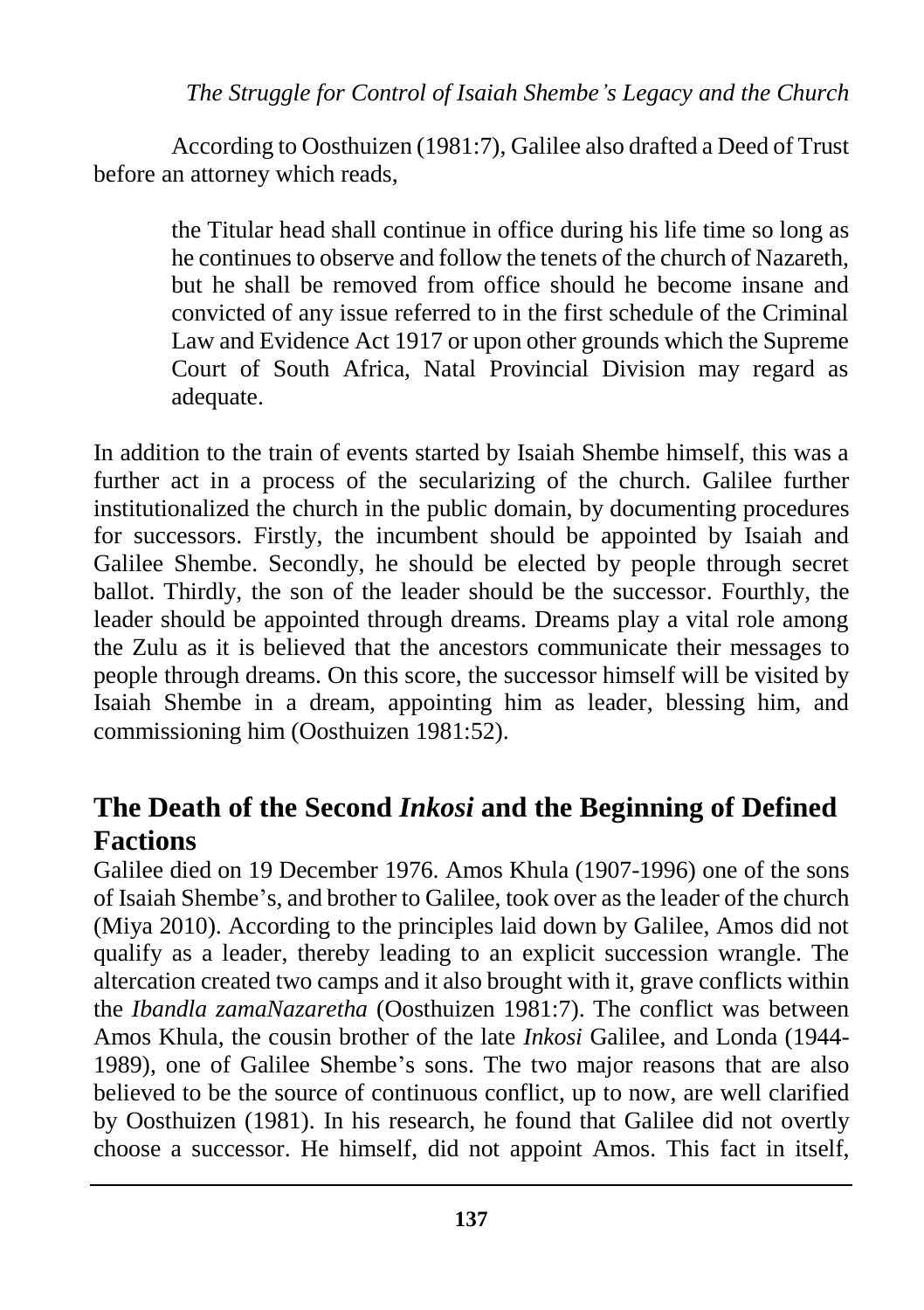created the space for the contestation of the Shembe leadership. The second reason for the contestation, is that, as is the belief among the Zulu, a person who has a son never dies, but continues to live in his son(s). This is the argument from heredity. It is also confirmed by *Izihlabelelo* 220 that states that the father is the extension of his son (Muller 1996).

On the first theory, Amos was the right leader because he knew his father Isaiah since before the latter died. According to him, Isaiah had appointed him to be a leader after Galilee (Oosthuizen 1981). His other claim was that he was present when the church was founded, and that he had close links with Isaiah Shembe (Oosthuizen 1981:50). From within the church itself, Oosthuizen also found evidence, that Londa was ruled out by some elders from being a successor because, he was just a grandson of Isaiah Shembe, and that he did not know Isaiah. Secondly, he was still very young. And, thirdly he had only ordained himself when his father Galilee was already dead. The first point worked against Londa but he used the second point raised by Oosthuizen (1981). Londa argued that, the church is a chief-and-tribe type of social grouping, and that he, as his father's eldest son should inherit the leadership position. He claimed that Amos Khula wanted to make it a democratic church, where someone who was not directly appointed, would become a leader (Oosthuizen 1981). The truth is that with regard to the second point, an argument could be made that favours both Amos and Londa as head or titular head, because they both belonged to the *Inkosi* line who had the power to choose leaders for the *amaNazaretha* viz. Isaiah and Galilee respectively (Oosthuizen 1981). Both also drew their authority from hymn 221 which was composed by Galilee in 1938 which says:

> Father, I am your child, Even though the world is unwilling, Snatch me from the flames Lord, may I not be rejected (Muller 1996:104).

Central to the disagreement in the contestation of the leadership, was the opposing interpretations of reference to 'child' in this him, i.e. as to who would be the 'child' of the *'inNkosi*'. A physical fight broke out between the Amos and Londa factions at Ekuphakameni in 1977, and five people lost their lives (Oosthuizen 1981:11). In the wake of this event, in 1978, the courts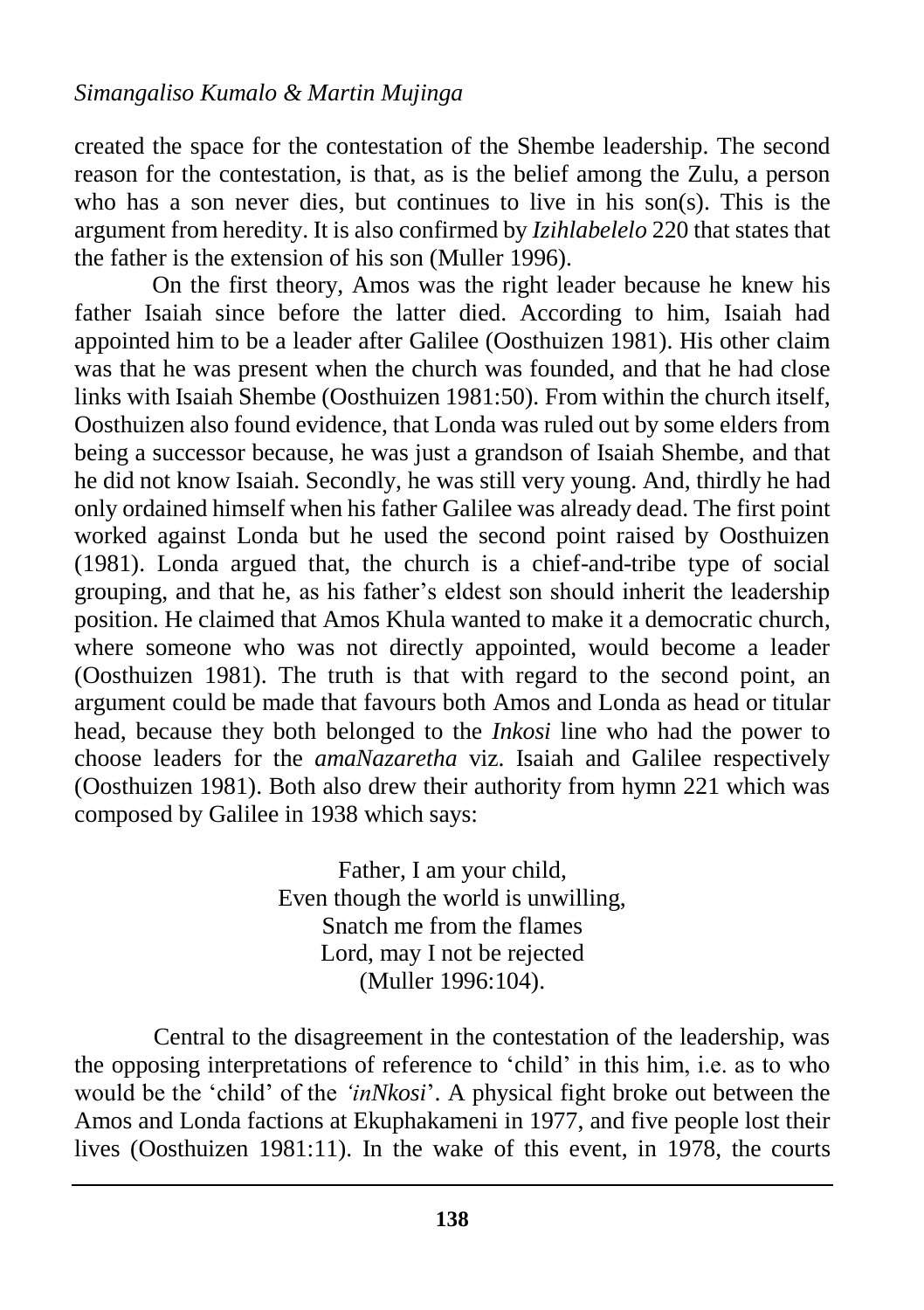granted an interdict, and the church officially divided for the first time into Ekuphakameni led by Londa and Ebuhleni led by Amos Khula. Professionally, Londa was a law graduate from UNISA, and by the time he was elected, he had completed a Diploma in Theology (Nxamalo n.d.). Londa identified himself with his grandfather Isaiah Shembe. He rejected the notion that the *amaNazaretha* were simply a form of Africanized Christianity insisting that they were an African religion in their own right (Oosthuizen 1981). About ten years later, Londa was however assassinated on 4 July 1989. After his death no-one was named leader of the Ekupakhameni faction until his brother, Vukile, also a son of Galilee, took over the leadership (Miya 2010).

According to Miya (2010) squabbles in the Ekuphakameni faction did not end with the appointment of Vukile as leader. Sizwe, the son of Nkanyezi Shembe who was the eldest son of Galilee, also claimed to be the rightful leader of the church in 2007. Sizwe argued that his father was the customary heir of Galilee's estate (Miya 2010). In Miya's view, in 1977, Nkanyezi was actually declared the heir to Galilee, but, that at that time, the battle between Amos and Londa had already started. Nkanyezi died in 1993 and his eldest son Sizwe became the heir of the estate. In 2007, Sizwe joined the battle in the Ekuphakameni faction, thereby giving birth to a third wing of the Shembe church, called Ginyezinye (Miya 2010). Ginyezinye also claims heredity in terms of Zulu culture, i.e. that the eldest son becomes the sole trustee of his father's estate. According to Miya (2010) Ginyezinye moved out of Ekuphakameni and based their headquarters at Trustfeed outside Pietermaritzburg after a court ruling. At this time, Mini Shembe, another son of Galilee who had been supporting Ginyezinye claimed his share of the heritage too. Sizwe argued that he was the only son of Galilee ordained as priest. However, Mini, again, claimed that when Galilee was alive, he wanted the church to be led by an ordained leader (Miya 2010). Unfortunately, somehow, Mini Shembe died in 2010 and his faction is not very vocal about their identity and heritage (Miya 2010). Mini's faction was the fourth to emerge from the original Ekuphahakemi. The others are Ekuphakameni, Ebuhleni and Ginyezinye.

Miya (2011) found that, after some court proceedings on the succession wrangle, the Ekuphakameni and Ginyezinye factions agreed to strip the Ebuhleni faction from the right to use some of the Shembe symbols, hymns and the church style of worship, because Ebuhleni had changed its name to Ebuhleni Shembe International Church. The message was announced at the funeral of Vembeni Shembe in 2011. In April 2011, the Ekuphakameni and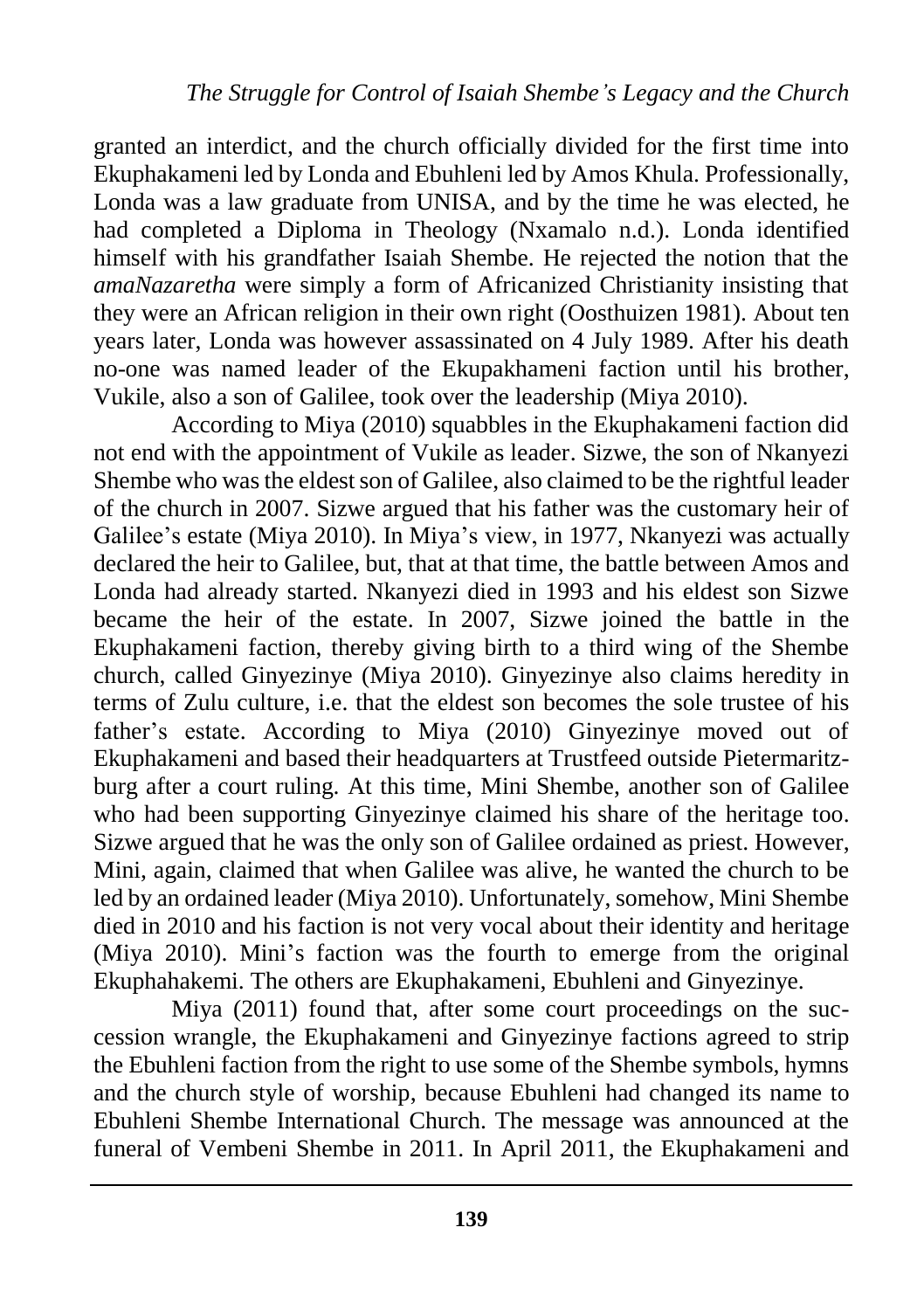Ginyezinye factions withdrew their case from the Durban High Court, though, and agreed to reconcile (Mbuyazi 2011). In the same year they agreed to join hands, the Ebuhleni faction renewed the leadership battle. The Ekuphakameni and Ginyezinye leaders distanced themselves from the legal battles of Ebuhleni. Vukile, leader of Ekuphakameni, and Sizwe, of Ginyezinye then agreed to consult with King Goodwill Zwelithini, who had agreed to be a witness when the court case was to be withdrawn. They also agreed to invite the Inkatha Freedom Party leader Mangosuthu Buthelezi who was the head of *amakhosi* (the so-called 'Zulu tribal leaders'), because, according to Mbuyazi (2011), sixty percent of *amakhosi* are Shembe followers. They also agreed to invite Zweli Mkhize the KwaZulu-Natal Premier to endorse their decision when the time was ripe.

According to Miya (2010), when factionalism intensified, the Londa faction (Ekuphakameni) expelled the Amos Khula (Ebuhleni) faction from the Ekuphakameni headquarters after Amos refused to relinquish the leadership position. In 1977, Londa was eventually ordained as appointed leader by the Ekuphakameni faction. When Amos was expelled (Miya 2010), he left with a sizeable number of people and settled at Matabulu in the UMzinyathi area that became his 'new Jerusalem'. It is this Ebuhleni faction which currently have squabbles with the Ekuphakameni faction. During his term as *Inkosi,* Amos Shembe was also disturbed by the argument of Vilikazi and Oosthuizen on the leadership battles in *amaNazaretha*, and their apparent factional findings. He also condemned the manuscript of Vilikazi, a fellow Zulu and in 1986 he applied for a court interdict to prevent Vilikazi's book from being published, favouring the conclusions of an Afrikaans Oosthuizen (Hexham 2011:41). Amos died in 1989 and was succeeded by his son Vembeni Mbusi Shembe (1933-2011). It was after the death of Vembeni that the church was engulfed by even further leadership struggles.

Besides the Ekuphakameni and Ginyezinye factions, the other faction that came out of Ekuphakameni is the Gauteng Shembe church led by Phakama Shembe the grandson of Galilee (Govender 2011). According to Govender, Phakama Shembe, was booted out of the original church several 'years ago'. In 2011, Phakama Shembe's church had approximately 250 000 followers in Gauteng, Mpumalanga, Free State and North West (Govender 2011). Phakama is not only a theologically controversial religious leader, but also a political and social commentator. Socially, Phakama spoke at the Israel Solidarity Peace Rally where over 12 500 people attended (South Africa Zionist Federation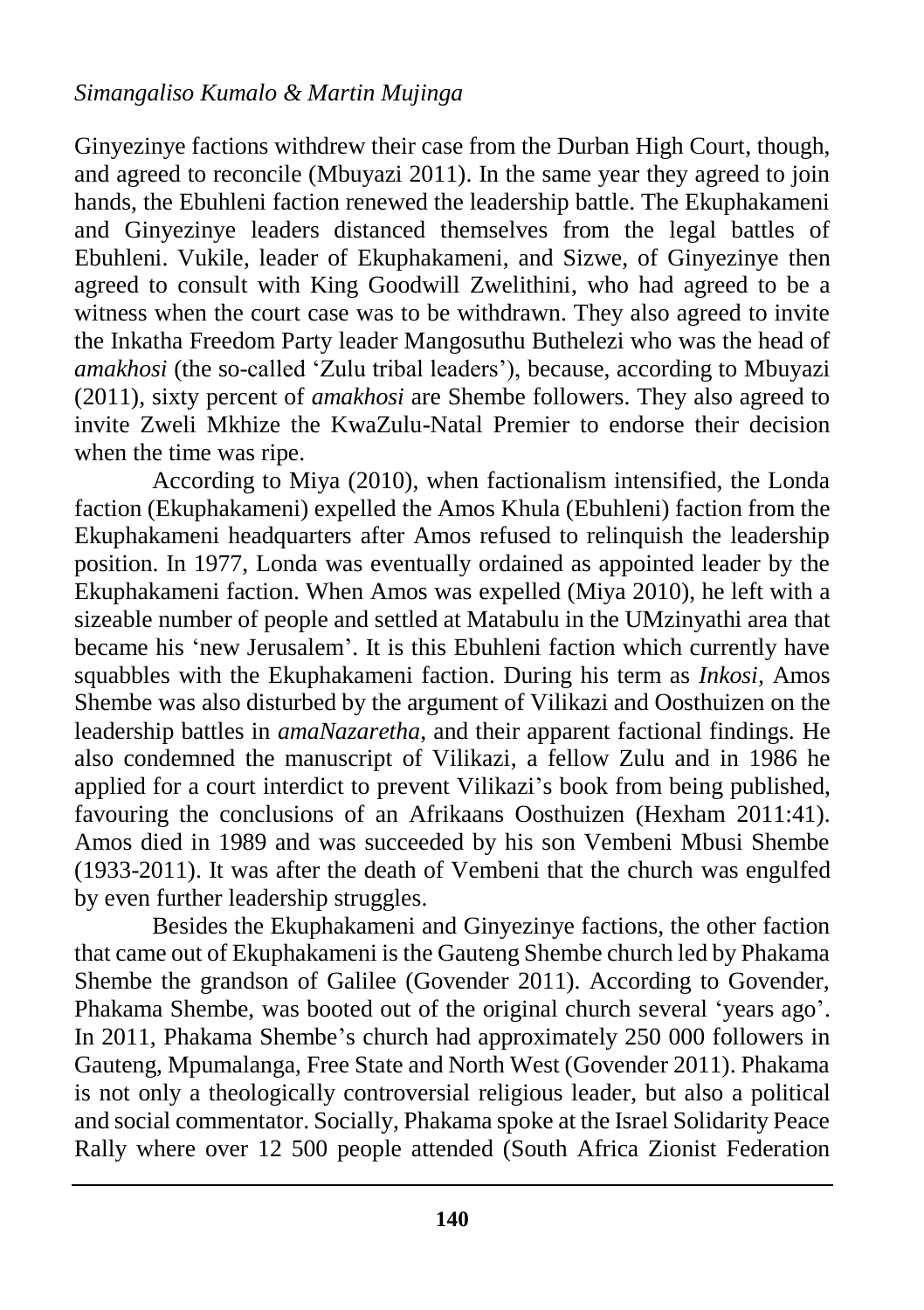2014). This was the second time after 2012. In response to this address in 2012 COSATU wrote to Phakama expressing their dissatisfaction with the way the Shembe church was being used as a tool of apartheid in Israel in the name of God (Craven 2012).

As earlier referenced, the year 2011 also saw another splintergroup led by Mthembeni Mpanza, forming yet another new Shembe church. Mpanza claims that his parents, Velem Mpanza and Landiwe Dube were both adopted by Isaiah Shembe (Mpanza profile accessed 21 September 2015). According to Mzizi (2004:191) Mpanza' mother was adopted at the age of 11 as an orphan. She stayed with Isaiah Shembe until he died and was left in the custody of Galilee Shembe until she was married. In his profile, Mpanza (a former magistrate) states that Isaiah Shembe paid 18 heads of cattle to the Dube family in order to avoid any likely future dispute about lobola when she marries. Mpanza claims that he worked very closely with the Shembe Church and has written much about the church. He further claimed that he was the legal advisor of Amos Khula Shembe. According to the *Sowetan* of 11 November 2011, Mpanza formed his movement called the New Nazareth Baptist Church, in Pinetown to fulfil the dream and vision about the work of the Prophet Isaiah Shembe. Among the divisions that are existing, Mpanza is the only one who is then not from the Shembe family as he clearly notes (Mpanza profile accessed 21 September 2015). The New Nazareth Baptist Church, was launched after Mthembeni Mpanza's fellow priests tried to assassinate him. This division makes it the fifth faction, and, worse still, the coming to the fore of someone who has no direct lineage to Isaiah Shembe, and the Shembe family tree, tradition and leadership theology. This appears to be quite disturbing for many Shembeites, as they are not clear as to how Shembe's heritage could be presented by someone who is not directly related to Isaiah Shembe.

#### **Further Factions: The Shembe Legacy in the Courts**

When Amos Khula Shembe, the leader of Ebuhleni died in 1996, he was succeeded by his son Vembeni Mbusi Shembe as pointed out earlier. One notes that, unlike the earlier divisions that were in the Johannes Galilee family part of the larger Shembe family, here, the focus changed to the Amos Khula Shembe family part of Isaiah Shembe's family tree. Vembeni died on 28 March 2011. His church was the richest of all the factions, with over R100 million in trust, and a membership of more than 4,5 million people. In Dhladhla's (2014)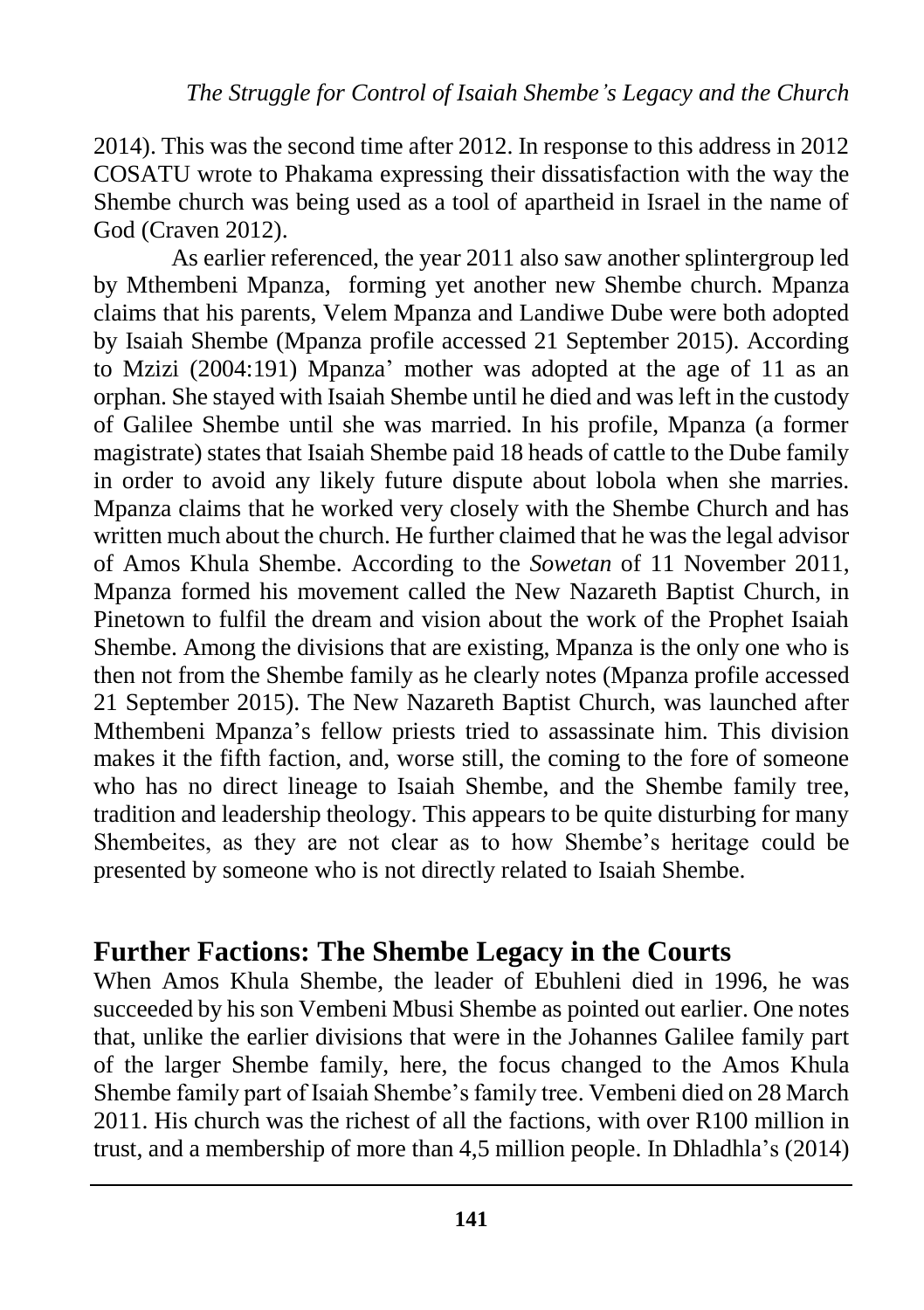#### *Simangaliso Kumalo & Martin Mujinga*

estimate, the membership includes members from Swaziland, Mozambique and Zimbabwe. This perception is affirmed by Sosibo (2013) who also pointed out that the Ebuhleni faction is not only well endowed with congregants, but that it also controls the Church of Nazareth Ecclesiastical Endowment Trust, which holds the church's registered assets. Another significant point to mention is that, at the death of Vembeni, a number of national figures sent their condolences, amongst whom counts President Jacob Zuma (News Reporter - *City Press* 2011). In his message, Zuma states that,

> We have learnt with great sadness of the passing of *Inkosi* Vembeni Shembe. He played a key role in the history and development of the African independent churches in the country, and the growth and promotion of indigenous culture and traditions. We also acknowledge *Inkosi* Shembe's contribution to the promotion of self-reliance and social responsibility amongst his followers and the community at large (Clausen 2011).

Within the Ebuhleni faction, Vembeni's death created a rift. The succession dispute started on 3 April 2011 between Vela Shembe, Vembeni's cousin brother, and his son Mduduzi Shembe (Mbuyazi 2011). The two conflicting successors were officially announced to the mourners at the funeral. Mduduzi, the son of the late Vembeni, was named successor by Inkosi Mqoqi Ngcobo of the AmaQadi Clan who according to Muller (1996) is one of the largest Nazarite clans. Sosibo (2013) reports that, at the funeral, Mqoqi Ngcobo asked to be moved up the programme so he could officially welcome guests and dignitaries. But when he took to the podium, he seized the opportunity to announce Mduduzi Shembe, as the successor. Vela Shembe, on the other hand, was named as Vembeni's successor by the late leader's lawyer Zwelabantu Buthelezi (Sosibo 2013).

According to Mdletshe (2011) the heart of the dispute was a document purporting to be a 'Will' left by the late Vembeni Shembe naming Vela as his successor. That document made Vela's relatives and top church elders to reject the Will and instead appointed their own successor. The succession controversy also hinged upon the same factors that played a role in the 1976 squabble between Amos and Londa. Those who supported Mduduzi supported the Zulu custom that the son is in an extension of his father, and that he should be the inheritor. The other side of the controversy as stated by Mdletshe (2011),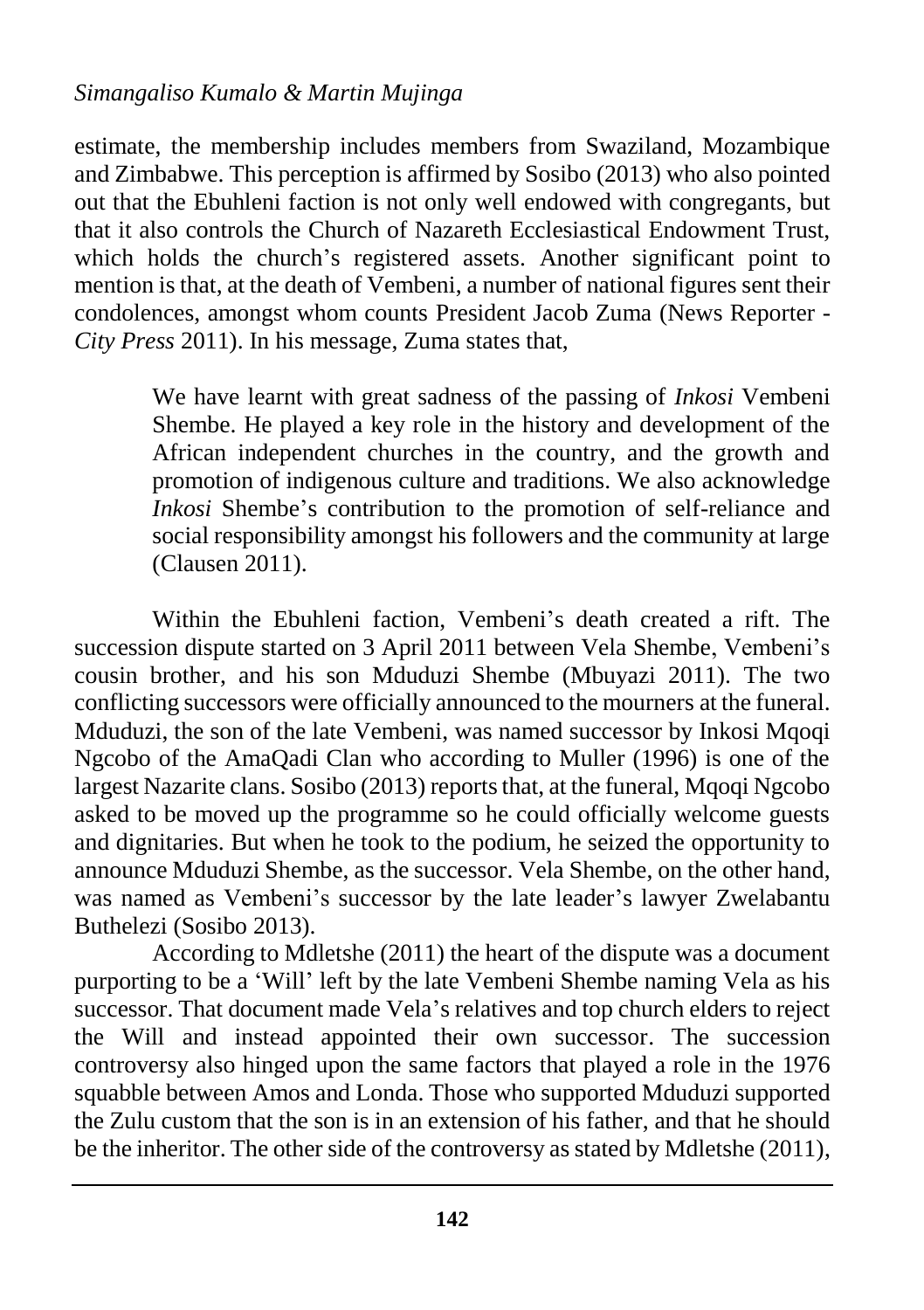was that Vela was coming from the Ekuphakameni faction, and that he should be the leader. The elders who supported Mduduzi argued that when Amos Khula Shembe, was ousted from Ekuphakameni in 1976, he did not leave peacefully. He was welcomed in UMzinyathi by Chief Ngcobo. Two years later, he established Ebuhleni as home to his children. That being as it may, Ebuhleni belongs to his family (Mdletshe 2011). According to Nxele (2015) reporting for SABC, the claim that Ebuhleni is a private property was contested by Tembezinhle arguing that Ebuhleni belongs to the church and not to the private family.

This argument suggests that Vela, being a cousin brother and also coming from a rival faction, had no inheritance in the Vembeni estate, that included taking over the leadership of the faction. Mdletshe (2011) who was following the succession wrangle closely also maintains that those who wanted Vela forged affidavits three weeks before the death of Vembeni because they had their own agenda. Buthelezi, who has been Vembeni Shembe's lawyer since 1995, pronounced that the late Vembeni Shembe came to him in February 2000 and told him that should he die, he appoints Vela as the next leader. He showed evidence that he wrote that down and had witnesses sign the statement. Buthelezi further claimed that Vembeni wrote a letter three weeks later, in his own hand-writing confirming this development (Mdletshe 2011). Part of the letter reads '*I, M.V. Shembe announce that Vela is the next leader*' (Mdletshe 2011). Vela was not only supported by the legal proceedings, but also supported by some key members of the family. For example, the court case of 9 December 2012 confirms that Vembeni Shembe's widow knew that Vela Shembe was nominated to be the successor (News24). According to Vembeni's wife, Vembeni's reason for choosing Vela rather than Mduduzi, was that Mduduzi was born out of wedlock (Mdletshe 2011). Against this argument, we have *Inkosi* Qwabe, speaking on behalf of traditional leaders, who said that Vembeni had told them that he had been called to a meeting by the lawyer, where he was forced to sign 'some documents' he did not know. *Inkosi* Qwabe also disputed the possibility of Vembeni being able to write a letter in the period the lawyer had indicated, pointing out that he, Vembeni Shembe, was too sick to be able to write a letter (Mdletshe 2011). Another perspective, whether the succession dispute was influenced by marital issues, and giving rise to Vembeni's wife's views, remains obscure.

In April 2011, Vela launched an urgent application in the Durban High Court, requesting that he be appointed the sole trustee of the trust and as titular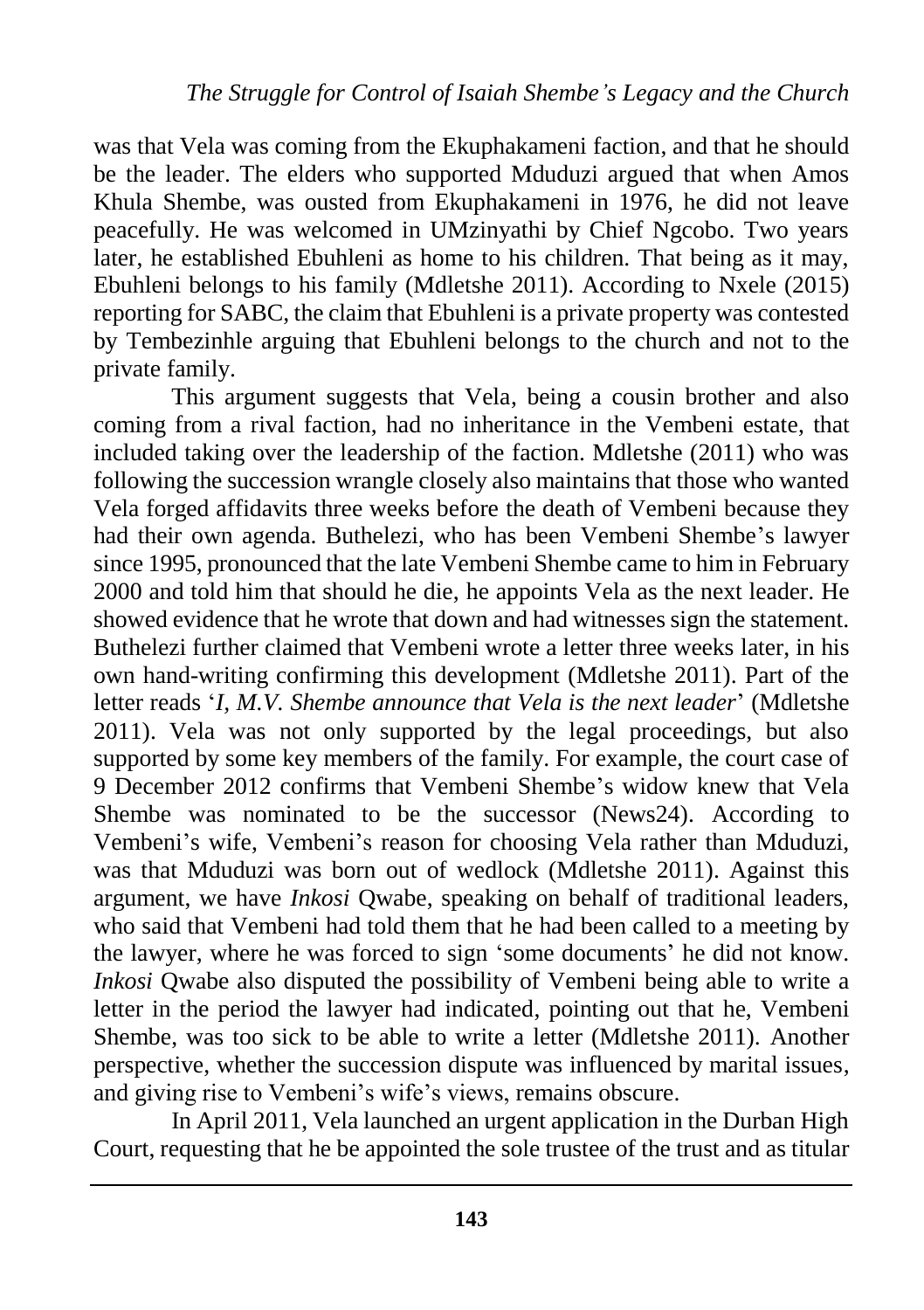head of the church. He also launched an interdict to prevent the installation of a new leader, Mduduzi, until the leadership dispute was settled (Mbuyazi (2011). He was also asking the Church Secretary, Chancy Sibisi to hand over all the documents, computer disks and other material relating to the affairs of the church, to him, and that *Inkosi* Nqobo and Mduduzi be restrained from interfering with his anointment and appointment as leader of *amaNazaretha*.

According to Sosibo (2013), the Will nominating Vela, has continued to be the subject of dispute in courts. Michael Irving, the handwriting expert who was brought in to assess its validity, confirmed in the Durban High Court, that the document was authentic. Irving was instructed to authenticate the signature of Vembeni on his deed of nomination dated 11 February 2000. He was given six documents with undisputed signatures of Vembeni which he compared to the signature on the Deed of Nomination. Irving concluded that: the usual characteristics associated with forgery of a signature are not present in the disputed signature. 'This signature reflects natural line quality, rhythm, pen lines and movement of an established signature model pattern' (Sosibo 2013). So, in his assessment, the signatures submitted contain characteristics which have been associated with the signature authorship of a single individual - namely Bishop Vembeni Mbusi Shembe (Sosibo 2013).

Sosibo (2013) who has been following the court proceedings closely, further states that some church members bemoaned the infighting in the Ebuhleni faction which has made it impractical to uphold some of the church's sacred pillars, such as the annual pilgrimage to Nhlangakazi. An interdict issued by the court prevented the Ebuhleni factions from ascending the mountain until the leadership squabble was resolved. Nxele (2015) observes that in church lore, the faithful can only climb the mountain on the instructions of their leader. Going by this understanding, pilgrimage proved to be a big challenge in the Shembe factions. Sbu Shembe, a grandson of Galilee, comments that 'all these court cases are damaging the reputation of the church'. The Amos vs. Londa case (that split Ekuphakameni into two) was never resolved (Sosibo 2013). Sbu was of the opinion that the case should be solved at home. What the church needs is effective administration, and an emphasis on the needs and care for the people, that the people come first. Yet, the leaders have no leadership skills to unify the factions, and there is no appropriate administration and management of the church. Sbu further lamented that, while the church was poor, there was unity; now that it is rich, people are eyeing material gains. For Sbu, Ebuhleni requires sophisticated management and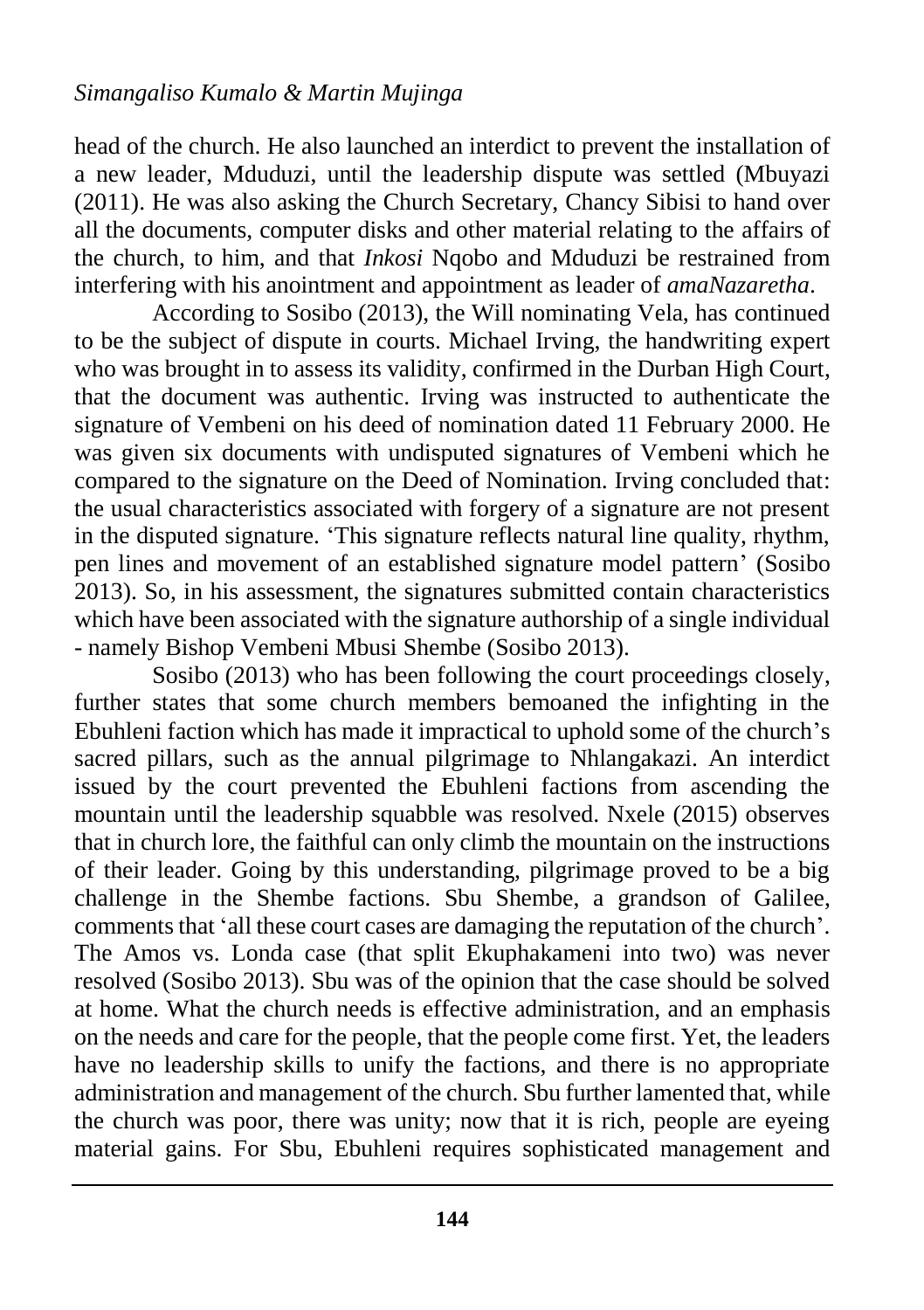leadership, yet some of the leaders and preachers are running amok, with a misguided theology, and with some claiming Shembe as God, and others, that Shembe has no relationship with Christianity (Sosibo 2013). The squabbles are still on-going, with Vela leading Ebuhleni while Mduduzi leads the Tembezinhle faction.

### **What Makes the Shembe Church Attractive to People?**

In spite of all the inside squabbles in *amaNazaretha*, the Shembe church remains very relevant in the modern day world. The latest estimated membership of the *amaNazaretha* is more than five million in the Ebuhleni faction alone (Sosibo 2012:1). Most of these members are from Zululand.

Oosthuizen (1981:5) argued that, probably the main reason for the large number of people joining the movement is the doctrine of the Black Messiah-Shembe. Another factor is that *amaNazaretha* draws many women as members, purportedly, because it embraces polygamy and has polygamous marriage laws that cater for the well-being of women in polygamous marriages. In one of her interviews, an interview with a woman from such a polygamous household, Magwaza (2011) found that she joined Shembe, because she was called cruel names, for being unmarried, and that she felt vulnerable. The women reportedly said,

> … my sisters were married before me and everyone was wondering why marriage was not coming my way. The church answered my prayers. I am now considered a normal person (Magwaza 2011).

The Shembe church creates the space for polygamy. According to Mzizi (2004: 199), Isaiah Shembe married four wives, whom he all abandoned at the instruction of a 'voice' he heard. Galilee Shembe had plus or minus one hundred wives (Oosthuizen 1981:53).

*Thirdly*, some Shembe followers affirm that the church and its religious practices cannot be understood outside the traditional Zulu indigenous beliefs, values, ethnicity, religion and culture. There is a sense of cultural belonging in the church, the preaching and singing is in isiZulu, and the liturgy is written in the indigenous language. The central belief system of the church revolves around the question of cultural identity (Oosthuizen 1981). According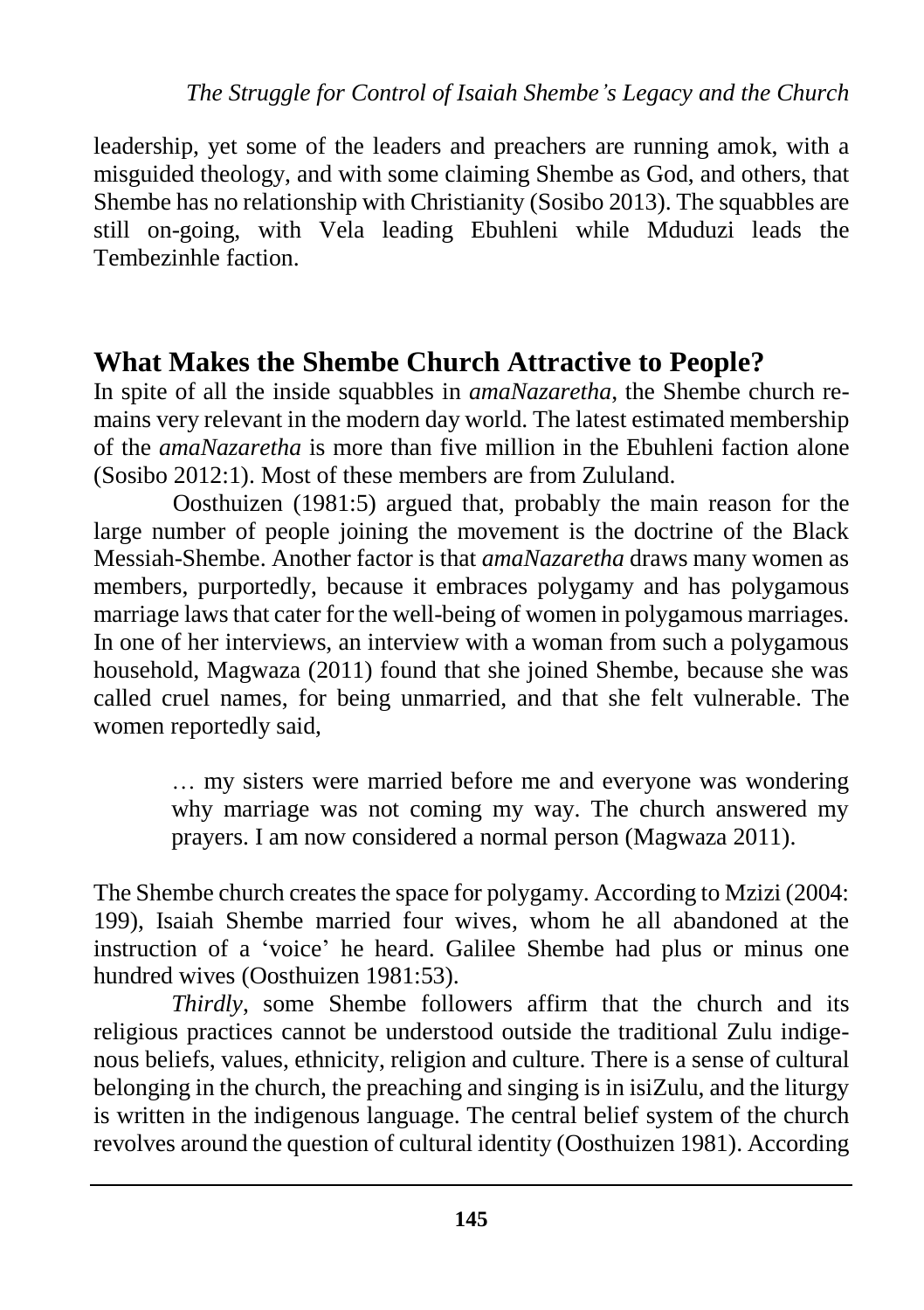to Magwaza (2012) the Shembe church considers itself committed to fostering 'proper' Zulu identity and that it gains followers because it blends religion with culture. As such, the Shembe religion restores cultural pride amongst the poorest of the poor, and it encourages people to accept beliefs and practises as part of their religion, that make them uniquely African unlike other churches. Some African cultural practices had been condemned by the Christian missionaries, but the Shembe church has been embracing them, blending it with western ideas to form the evolving culturally hybrid religion that they call *amaNazaretha* (Magwaza 2012). Amongst these count the celebration of Holy Communion, baptism, purification rites, the dancing to the sound of holy drums, and the festivals (cf. Oosthuizen 1981).

Other examples which make the Shembe church unique and attractive to indigenous cultural practitioners include the centrality of animal sacrifices, its claims to heal and guide communities, the centrality of dancing in ritual practices, and the acceptance of the importance of the dream in Zulu culture (cited by Magwaza 2011). Animal sacrifices have connotations related to the mediation of ancestors with the living-dead, and the afterlife. The *amaNazaretha* argue that these rituals have visible and invisible outcomes and, that one of the visible signs is the healing of the sick. With regard to dancing, this is traditionally central to Zulu culture, and in *amaNazaretha* an act of religion. The dance is not just social as in the socialising that dancing brings about, but it has a religious purpose and people engage in it to praise God (Heuser 2008; see also Sundkler 1961). The practice of the dance is called *ukusina*. The centrality of the interpretation of dreams by the isangoma is wellknown. Many members of Shembe, claim that they dream about him, and that he directs them with regard to their daily lives. He is not dead and can visit them through dreams to answer their prayers and solve their problems (Oosthuizen 1967:4).

In addition to the reasons already mentioned, it also appears that Shembe is popular with young people. In 2006, one young man said,

> the Bible says God will send a prophet like you. In Africa, that someone is of my skin colour, one who speaks my language, and talk to my ancestors in order to solve my problems – that someone is Shembe. Shembe is a holy church from God for black people (Reuter 2006).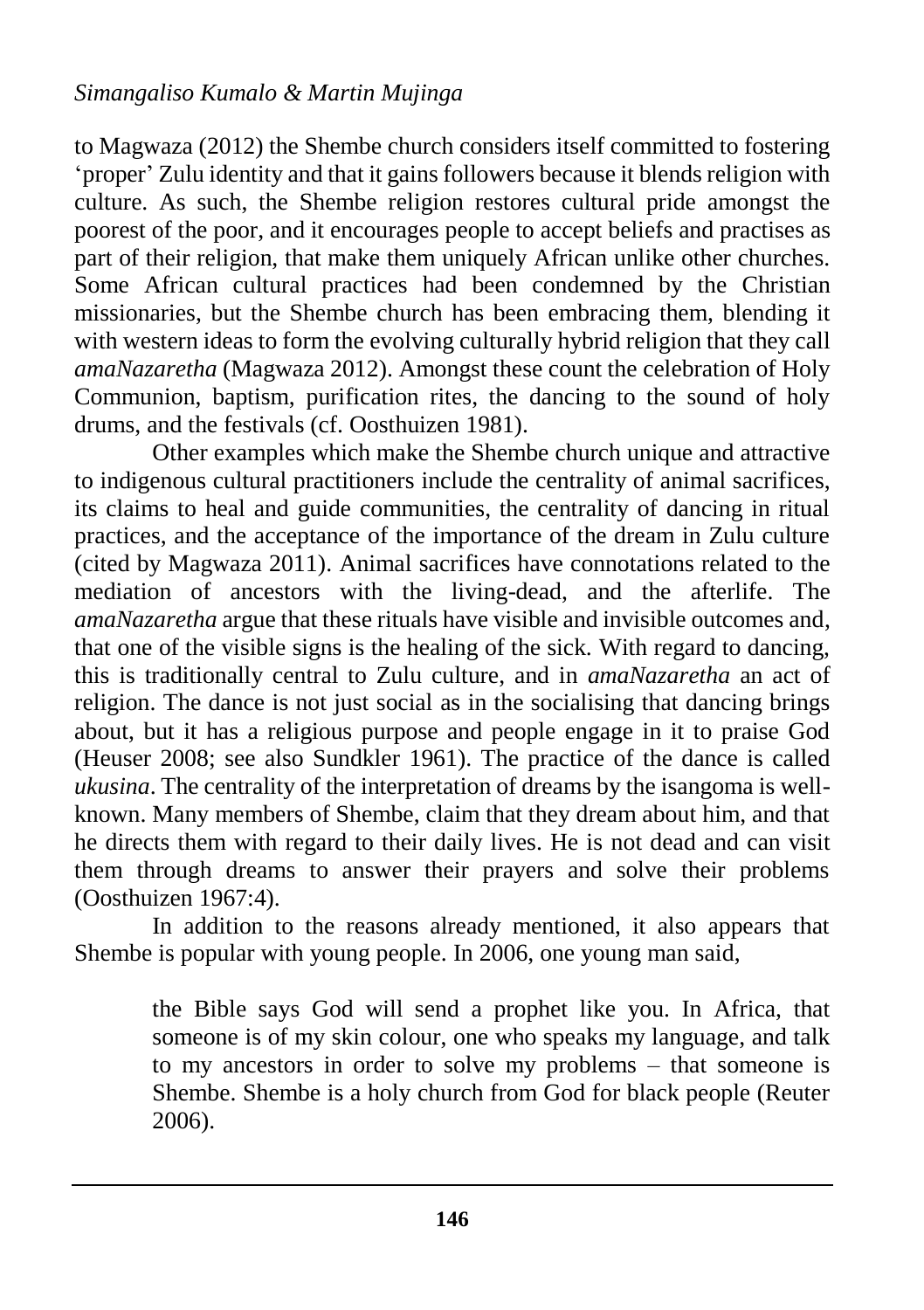There are also claims among the youth, that Shembe provides guidance with regard to education and employment.

One of the most important attractions to *amaNazartetha*, especially in modern-day South Africa, is its wealth. It is not only a central issue in the various faction conflicts. In the same way that promises of wealth attracts people to those who 'have made it', it also attracts the poor and needy. According to Dube (1936) in 1914, Shembe had raised enough money from followers to buy a 40 acre plot in Inanda, and named it Ekuphakameni (the Elevated Place). Over a twenty year period, and similarly relying upon donations from converts, Shembe purchased another 40 more farms upon which he settled his church members particularly destitute people, widows and orphans, from whom he received a minimum rent. Despite his criticism of Shembe as already referred to, Dube also appreciatively promoted Shembe as providing a social and economic role model for twentieth century Africans (Cabrita 2012:442). He not only created systems for the poor and destitute. He himself was a man of means, who had thousands of followers, and purchased large tracts of landed property. He became one of the wealthiest Africans of his time, holding about 30 000 pounds in his accounts – a vast amount for the 1930s, especially if you think, that he was an uneducated black man (see also Vilikazi, Mthethwa & Mpanza 1986:43 and 51.)

### **The Impact of the Shembe Church on Society**

The impact of the Shembe church in society, and especially isiZulu culture cannot be overemphasised. Given its significant number of over five million followers, it has secured a share in the socio-political, economic and religious life of South Africa and Africa more broadly speaking. Currently, the latest hereditary leadership case is in the secular courts since 2011 as briefly sketched above. This long and delayed court case keeps many members in a state of turmoil and uncertainty, also impacting society more broadly speaking. In this context, it is understandable that the media has much interest in the squabbles of the church. Yet, as Gandhi has taught us, the media, and the opinions they report, and those they do not, can build and destroy movements. Furthermore, the fact that *amaNazaretha* is one of the richest African Independent Churches in Africa, in which we are witnessing these internal faction fighting (Sosibo 2013; see also Dhladhla 2014), in addition to its substantial membership numbers, which cry out for good governance, make for a looming calamity. Its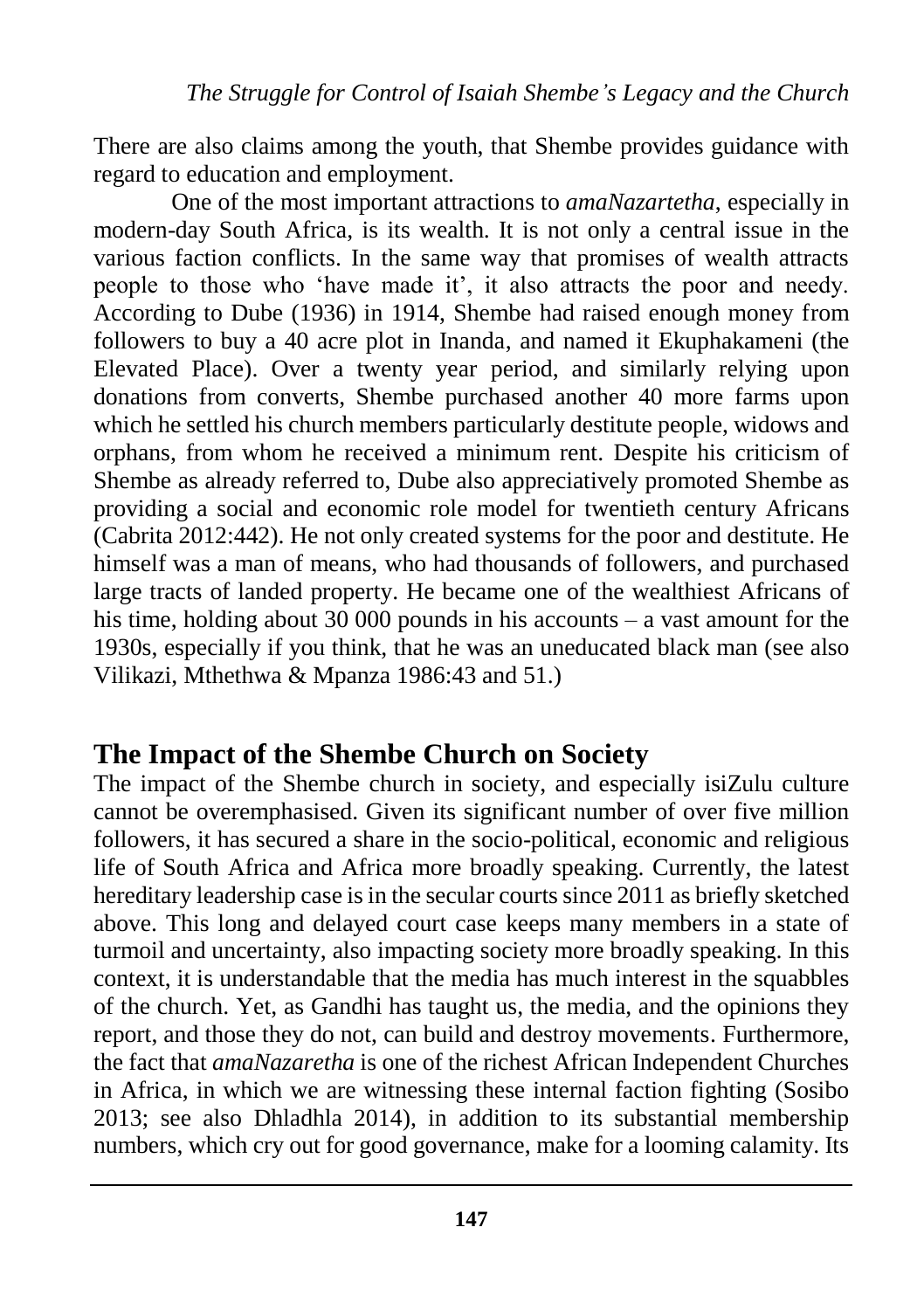#### *Simangaliso Kumalo & Martin Mujinga*

lack of leadership, administration, and good governance, and general all-round good education and training (cf. du Toit & Ngada 1999), impact its members negatively. Its promotion and catering for polygamous families, cause much social harm, in so far as it implicitly condones multiple sexual relations outside stable relationships. This is leading to the continuous spreading of HIV/ Aids and STDs, among church members, even as there is a significant curbing and downturn of this disease due to conscientisation and education nationally. In addition, this system continues to promote a form of patriarchy that continues to subordinate and subject, women to men, leading to forms of oppression – in contrast to the explicit constitutional values of our country. The fact that leaders have poor education and training, exacerbate this problem. Shembeites follow their leaders at all costs. In the political arena, the situation is not much better, as some leaders openly propagate political agendas in conflict with fellow Shembe leaders. For instance, Phakama Shembe is on record for propagating membership and voting for the African Christian Democratic Party (ACDP), openly, not only among Shembe, but also the amaZioni, and the Apostolic Churches of South Africa (eNCA 8/4/14). These are just some of the aspects of the conundrum in which *amaNazaretha* finds itself at present. Given its history of factional splits and as these have been compounded with the values propagated by the South African constitution, it does not augur well for the future of the movement, as well as the well-being of its members.

Finally, as the court cases continue, it is evident that the *amaNazaretha* continues to suffer socio-culturally, because of its leadership vacuum. For instance, and in addition to reasons already put forward, when there are court cases, they draw large numbers of followers to the courts. Here, they often clash physically. For example Mosunkutu (2015) reports about two court cases in Durban, where on 28 July 2015, police had to use rubber bullets to disperse the two faction's members. On 29 July, the following day, the ANN7 website showed members of the two factions of the Nazareth Baptist Church arriving at the court precinct wielding a mixed bag of hammers, golf clubs, knobkerries, planks, sticks, baseball bats, hockey sticks and bricks. Chaos erupted when hundreds of members from the two factions, clashed outside court in this video clip, when they tried to enter the courtroom that only seats 50 people (cf. Mosunkutu 2015). Even lawyers' efforts to control the angry crowds proved futile. In the words of one member, the Shembe church had moved 'from faith to fist'. It appears, then, that the church has systematically strayed from its ethos and theology, over the last number of decades.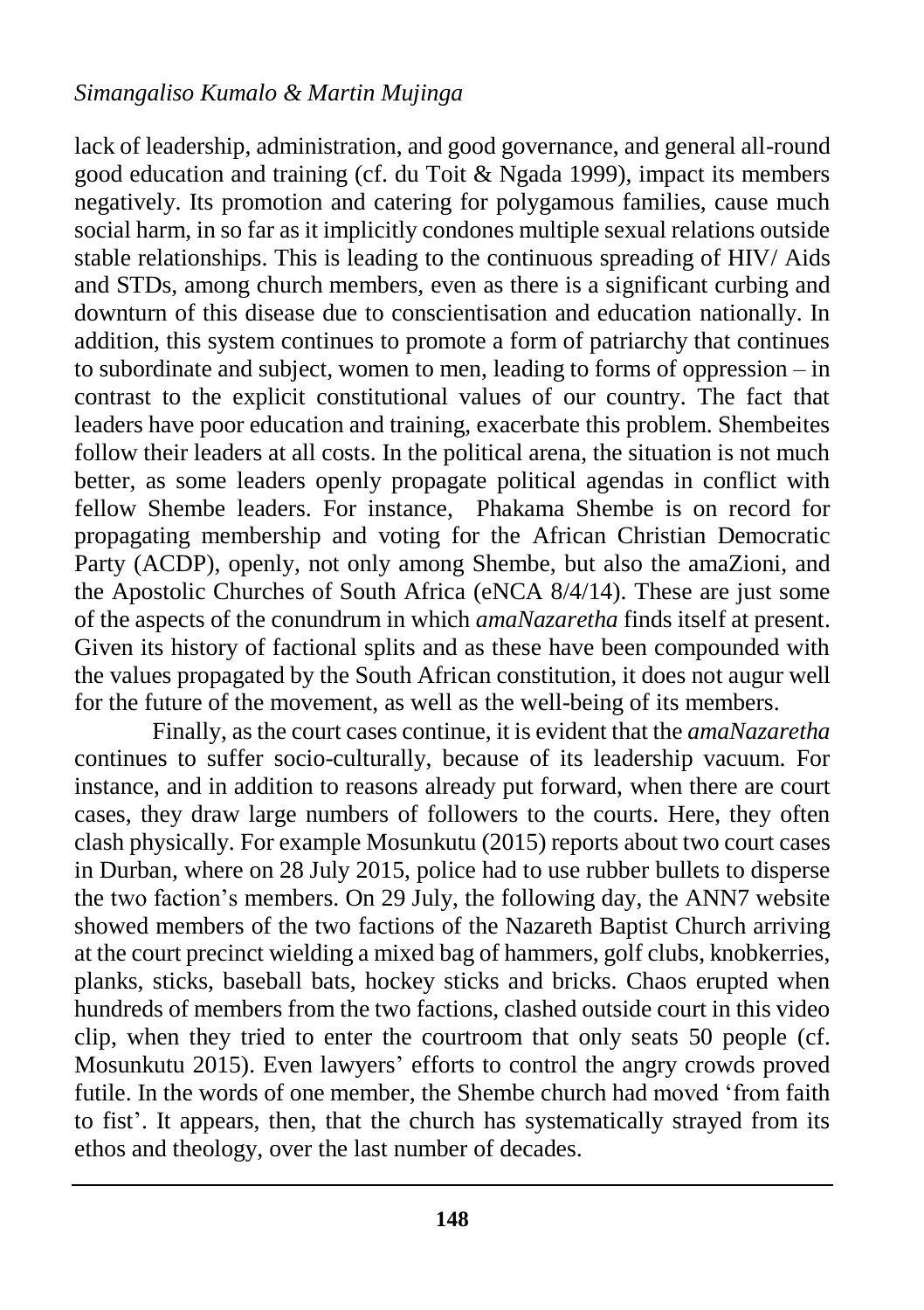### **Conclusion**

In conclusion, the Shembe church belongs to the Ethiopian type of churches because of its emphasis on the significance of African culture for Christianity, and vice versa. Whereas many studies on Shembe normally refer to three factions, we have shown that there are currently in fact seven. That these factions have formed due to the attraction of power and prestige, as well as the income and wealth of the movement, is not to be doubted. We also pointed out that, in the wake of the splitting into factions, *amaNazaretha* currently face many socio-cultural challenges, not least, due to its failure to mentor, educate and develop an able, capable, proficient, and competent leadership cohort.

These splinter groups have been in and out of secular courts due to the succession struggles since the 1970s. These succession battles can be traced back to 1935, following the discontent that followed the death of Isaiah Shembe, to the latest, starting in 2011. We attempted to provide a brief overview of a very complex history, attending to the themes headlined in this article, viz. the historical background of Isaiah Shembe, and the *amaNazaretha* church, factors that lead to the rise of Shembe, the basic tenets, the leadership structures and their politics, the power struggles and rise of the factions and the impact of Shembe on society. From the discussions above, one is forced to conclude that the future of the *amaNazaretha* as unified movement is bleak. The possible chances of all uniting around and returning to the original Ekuphakameni are very slim, given that the Shembe family is growing day by day, and that all their lives are vested in their inheritance. *AmaNazaretha* is a church of 'the book' and their worship seem to honour Isaiah and Galilee more than God, in fact deifying them. They can also not seeing themselves joining another church. They believe their future is vested in Shembe and Galilee and in the holy mountain *Inhlangakazi*, and that these are the answers to all the friction in the church. Yet, the church faces serious challenges, and, against this background, certainly, a lack in visionary leadership and the optimum management, administration, and governance of the church.

#### **References**

Brown, D.1. 995. Orality and Christianity: The Hymns of Isaiah Shembe and the Church of the amaNazaretha. *Current Writing* 7,2: 69-95.

Cabrita, J. 2012. *Patriot and Prophet: John Dube's 1936 Biography of the South African Churchman Isaiah Shembe.* London: SOAS, UL.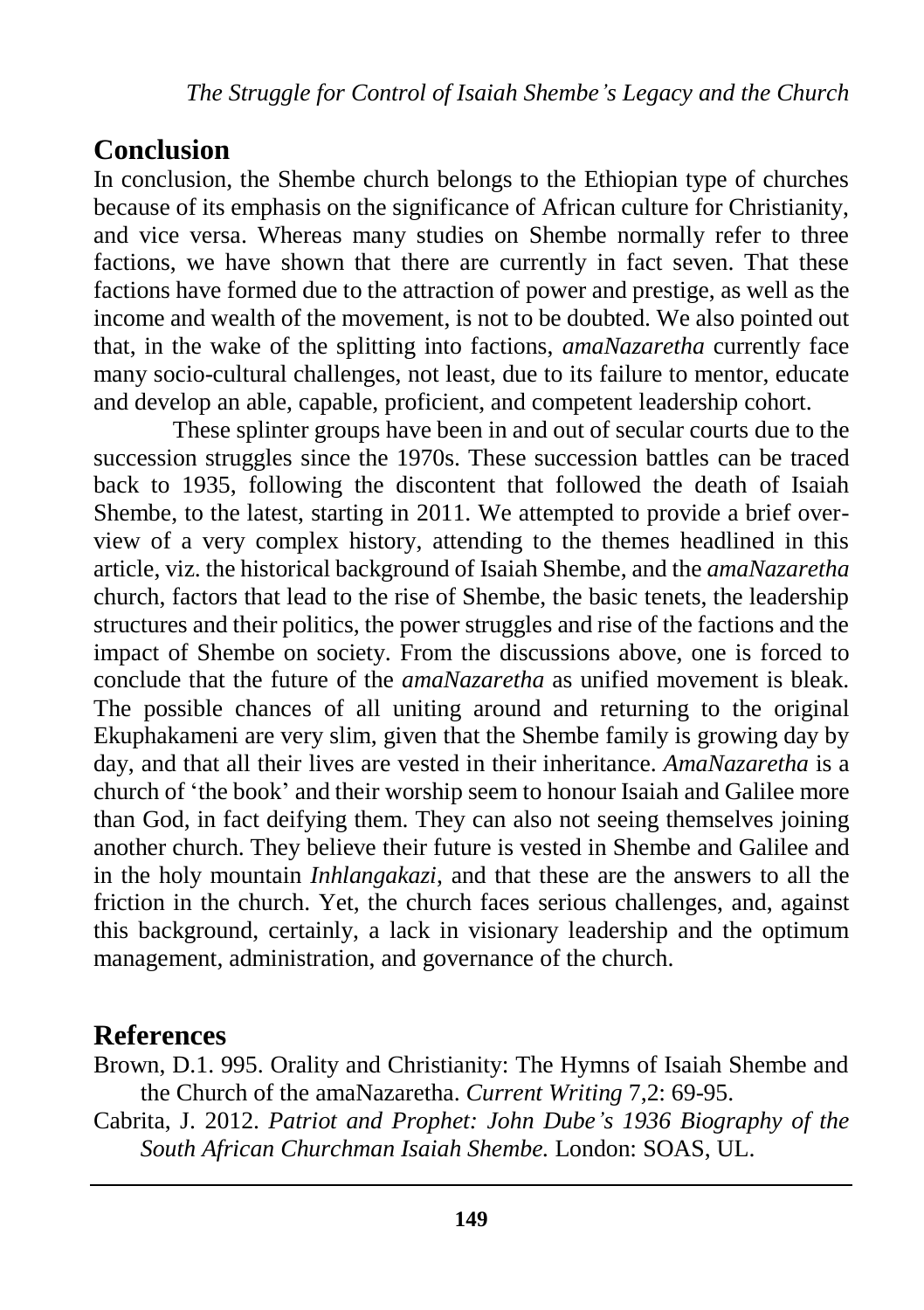- Dube, J.L. 1936. *Ushembe*. Pietermaritzburg: Shuter and Shooter.
- Du Toit, C.W. & W.H. Ngada 1999. *Hearing the AIC-Voice.* Pretoria: Research Institute for Theology and Religion.
- Gunner, E. 1988. The Power House, Prison House: An Oral Genre and its Use in Isaiah Shembe's Nazareth Baptist Church. *Journal of South African Studies* 14,3:204-227.
- Gunner, L. (ed.) 2004. *The Man of Heaven and the Beautiful Ones of God: Isaiah Shembe and the Nazareth Church.* Pietermaritzburg: University of KwaZulu-Natal.
- Hastings, A. 1994. *The Church in Africa, 1450-1950*. Oxford: Oxford Clarendon Press.
- Heuser, A. 2008. 'He dances like Shembe!' Ritual Aesthetics as a Marker of Church Differences. *Studies in World Christianity* 14,1: 35-54.
- Hexham, I. & G.C. Oosthuizen (eds.) 1995. *Studies of the Nazareth Baptist Church Ibandla LamaNazaretha: The Story of Isaiah Shembe.* Lewiston: Edwin Mellen Press.
- Hexham, I. & G.C. Oosthuizen (eds.) 1996. *The Story of Isaiah Shembe: History and Traditions Centred on Ekuphakameni and Mt. Nhlangakazi. Volume I: Sacred History and Traditions of the AmaNazaretha.* Lewiston: The Edwin Mellen Press.
- Hexham, I. 2011. *Isaiah Shembe: Zulu Religious Leaders*. Canada: Department of Religious Studies, University of Calgary.
- Magwaza, T. 2011. Empowering Women or Gender Equality: Conversations with Women of the Shembe Church: Self Perceptions and the Role of Zulu Culture in Formulating Status. *Agenda* 18,60: 136-145.
- Masondo, S. 2004. Three Generations of Shembe: Leadership Contests within the Nazareth Baptist Church (1935-1989). *Journal of Theology for Southern Africa* 118,March: 69-79.
- Mpanza. M.P. 1996. *Shembe and lamaNazaretha:* Paper read at the NERMIC Symposium, Wits University. Published on 28 June.
- Muller, S. 1990. *Family in Gender and in the Christian Community at Edendale Natal in Colonial Times: Nazarite Women Performance in Southern Africa*. Chicago: The University of Chicago Press.
- Müller, C. (ed.) 1996. *The Hymns of the Nazaretha: Composed by Isaiah and Galilee Shembe*. Durban: Westville.
- Mthethwa, B. 1983. Western Elements in Shembe Religious Dances. In Tracey, A. (ed.): *Papers Presented at the Third and Fourth Symposia on*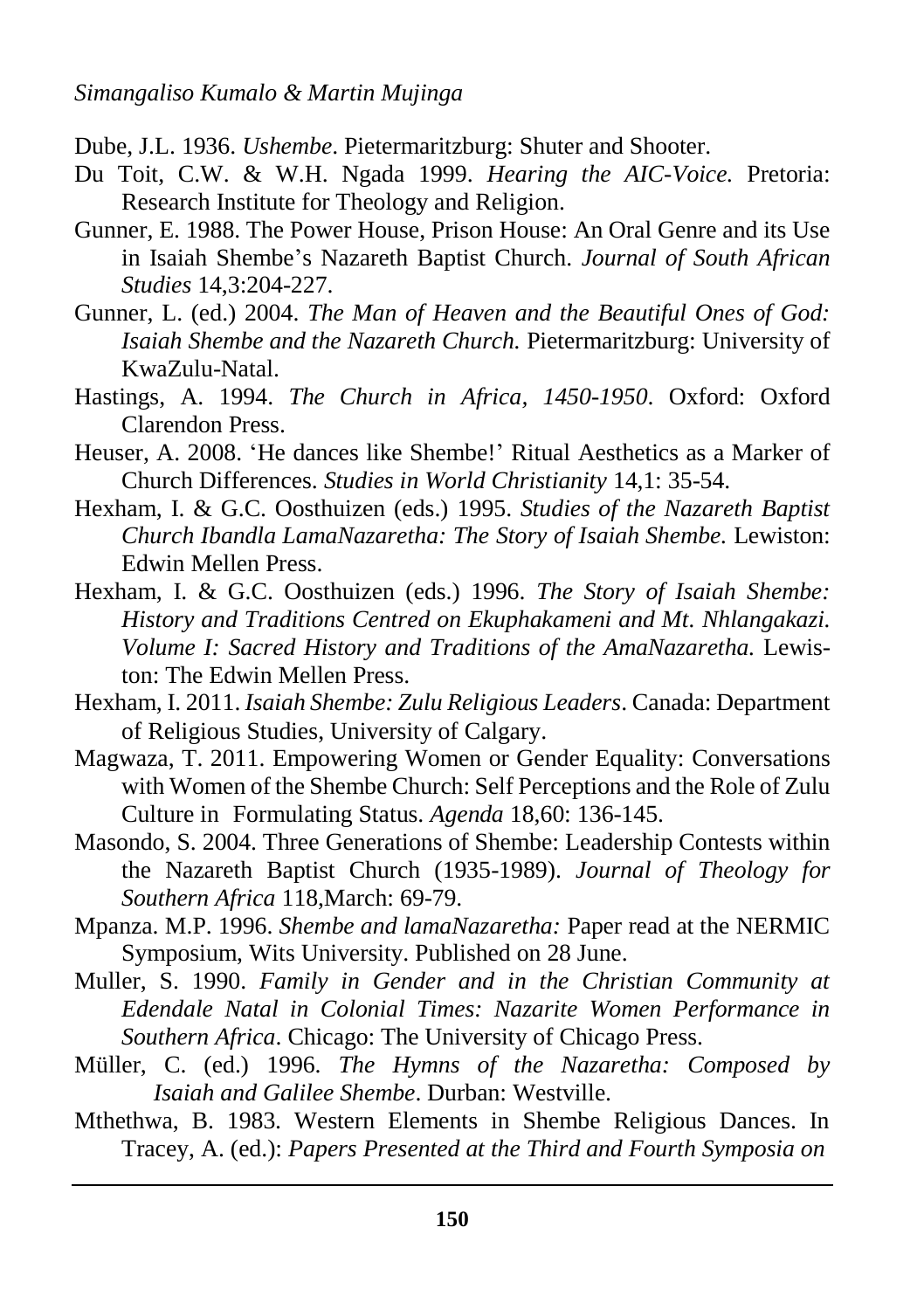*The Struggle for Control of Isaiah Shembe's Legacy and the Church*

*Ethnomusicology*. Grahamstown: ILAM.

- Mzizi, J.B. 2004. Images of Isaiah Shembe: An Appraisal of Views of Mthembeni Mpanza. *Missionalia* 32,2: 190-209.
- Oosthuizen, G.C. 1967. *The Theology of the South African Messiah: An Analysis of the Hymnal of the Church of the AmaNazaretha*. Leiden: E.J. Brill.
- Oosthuizen, G.C. 1968. Isaiah Shembe and the Zulu World View. *History of Religion* 8,3. The University of Chicago.
- Oosthuizen, G.C. 1981. *Succession Conflict within the Church of the Nazarites*. Durban: Institute for Social Economic Research.
- Shange, N. 2013. *Shembe: Religion's Integration with African Traditional Religion and Christianity: A Case Study*. Unpublished MA Thesis. Rhodes University.
- Sundkler, B.G.M. 1976. *Zulu Zion and the Swazi Zionist*. Oxford: Oxford University Press.
- Tshabalala, M. 1983. *Shembe's Hymnbook Reconsidered: Its Source and Significance*. Unpublished Master of Theology Thesis, University of Stellenbosch.
- Vezi, N.B. 1992. *The Development of the Shembe Church or the Church of the Nazarites since 1925*. Durban: Westville.
- Vilikazi, H., A. Mthetwa & M. Mpanza 1995. *Shembe: The Revitalization of African Society.* Johannesburg: Skotavile Publishers.
- West, G. 2007. The Bible and the Female Body in Ibandla lamaNazaretha: Isaiah Shembe and Jephthah's Daughter. *OTE* 20,2: 489-509.

#### **Newspaper Articles**

- CNS Reporters 2015. *[Fist Fight Interrupts Shembe Church Trial.](file:///C:/Users/user/Desktop/SHEMBE/Fist%20fight%20interrupts%20Shembe%20church%20trial%20_%20The%20Citizen_files/Fist%20fight%20interrupts%20Shembe%20church%20trial%20_%20The%20Citizen.html)* Durban. 6 April.
- Clausen, J. 2011. Vembeni Shembe, Leader of One of South Africa's Biggest Churches Passed away. *Sunday Times* 28 March.
- Dhladhla, K. 2011. Shembe Leader Dies. *Swaziland News,* 29 March.
- Hans, B. 2012. Plea to Shembe to Save Leopards. *IOL News,* 30 June.
- Joe, A. 2014. Zulu False Dawn: Shembe Faithful Swop Leopard Skins for Faux Fair. *The Mail and Guardian* 19 February.
- Mamela, M. 2009. Shembe House Torched. *Sowetan* 3 June.

Mbuyazi, N. 2011. Shembe Leaders Reconcile. *News24* 28 April.

Mdletshe, C. 2011. Shembe Leadership Row. *Sowetan* 4 April.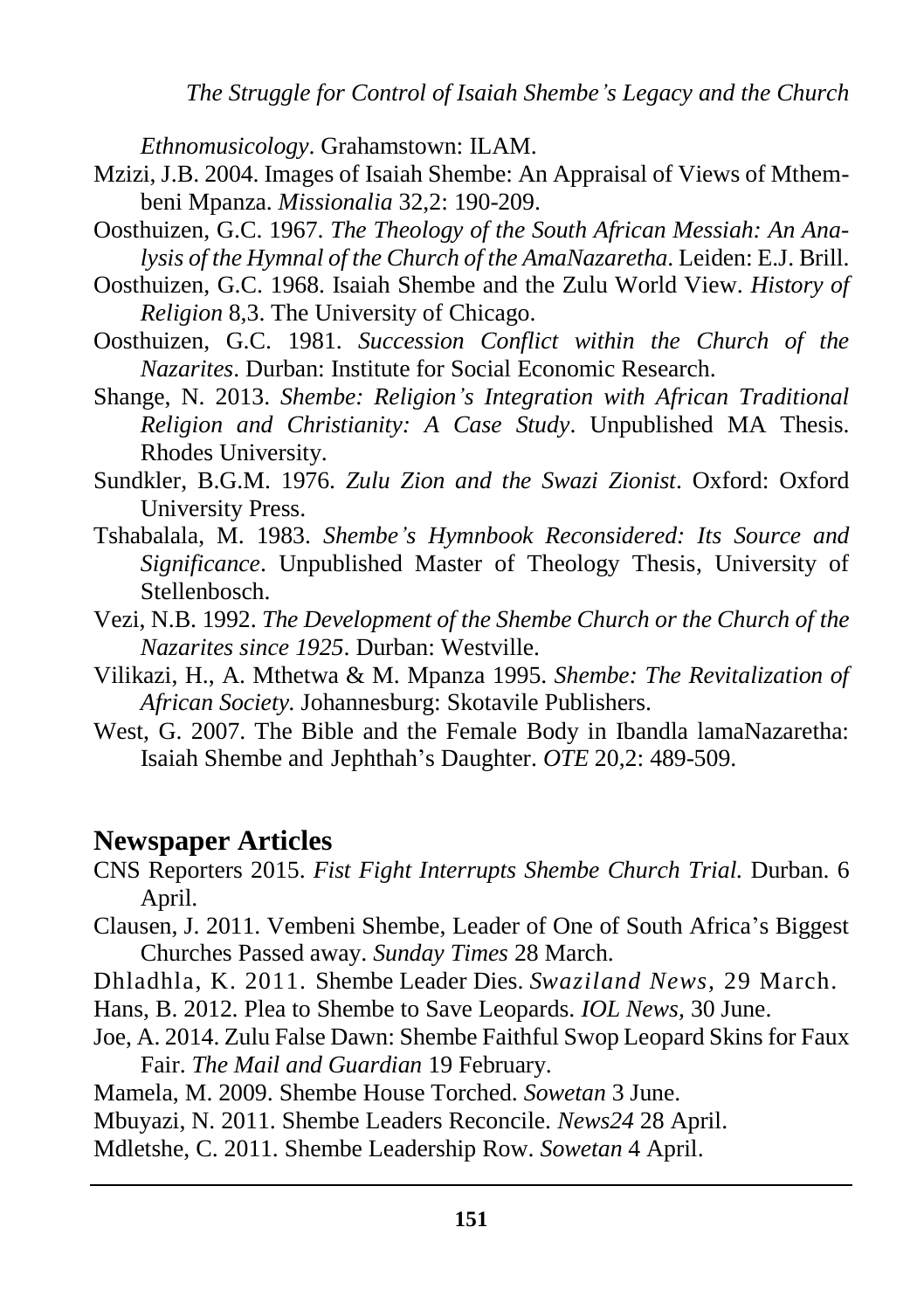- Mdletshe, C. 2011, Shembe Church still Wrangles over Leadership. *Sowetan* 5 April.
- Miya, S. 2010. Heart and Minds. *News24* 10 October.
- Miya, S. 2010. Another Shembe Joins the Battle. *News24* 25 May.
- Miya, S. 2011. Shembe Showdown. *News24* 28 April. (Accessed on 20 September 2015.)
- Mosunkutu, S. 2015. Shembe Factions Arrive at Court Carrying Mixed Bag of Weapons. *Sowetan* 29 July.
- News Reporter 2014. Gauteng Shembe Church Turns to Back the 'amoral' ANC. *eNCA* 8 April.
- News Reporter 2011. Zuma Offers Condolences to Shembe Church. *City Press* 29 March.
- Nxele, N. 2015. Court Rules in Favour of Tembezinhle. *SABC* 15 May.
- Reuters 2006. Shembe is the Way for Millions in South Africa. 13 November.
- Sapa, 2011. Another Shembe Church Faction Formed. *Sowetan* 11 November 2011.
- Singh, K. & L. McAuliffe 2012. Shembe Faithful Gather in Jozi With Video and Photos. *Sowetan* Feb 16.
- Sosibo, K. 2012. Shembe Spiritual Legacy Lost in the Battle for Control*. The Mail Guardian* 5 April 2012.

# **Internet Material**

- Craven, P. 2012. *COSATU Condemns South Africa Federation Abuse of Blacks Under Religious Guise to Legitimatize Apartheid in Israel*. (Accessed 22 September 2015.)
- [https://www.facebook.com.africa.christian.democratic.party/posts/.](https://www.facebook.com.africa.christian.democratic.party/posts/) (Accessed on 22 September 2015.)
- Mpanza, M.P. 2015. *Personal Profile of Mthembeni Phineas Mpanza.*  Available at: [http://demo301.weebly.com/personal-profile-link.html.](http://demo301.weebly.com/personal-profile-link.html) (Accessed on 21 September 2015.)
- Nxumalo, C. n.d. *The Shembe Story.* Available at: Pple.ugalgary.ca/nure/ web/books/shembe/s-index.html. (Accessed on 10 September 2015.)
- South Africa Zionist Federation 2014. Available at: http://video.tubidys. mobi/Bishop-Phakama-Shembe. (Accessed on 14 August 2015.)
- [www.ucalgary.ac/nure/web/books/shebe/s/index/html. \(Accessed on 9 Sep](http://www.ucalgary.ac/nure/web/books/shebe/s/index/html.%20(Accessed%20on%209%20Sep-tember%202015)[tember 2015.](http://www.ucalgary.ac/nure/web/books/shebe/s/index/html.%20(Accessed%20on%209%20Sep-tember%202015))